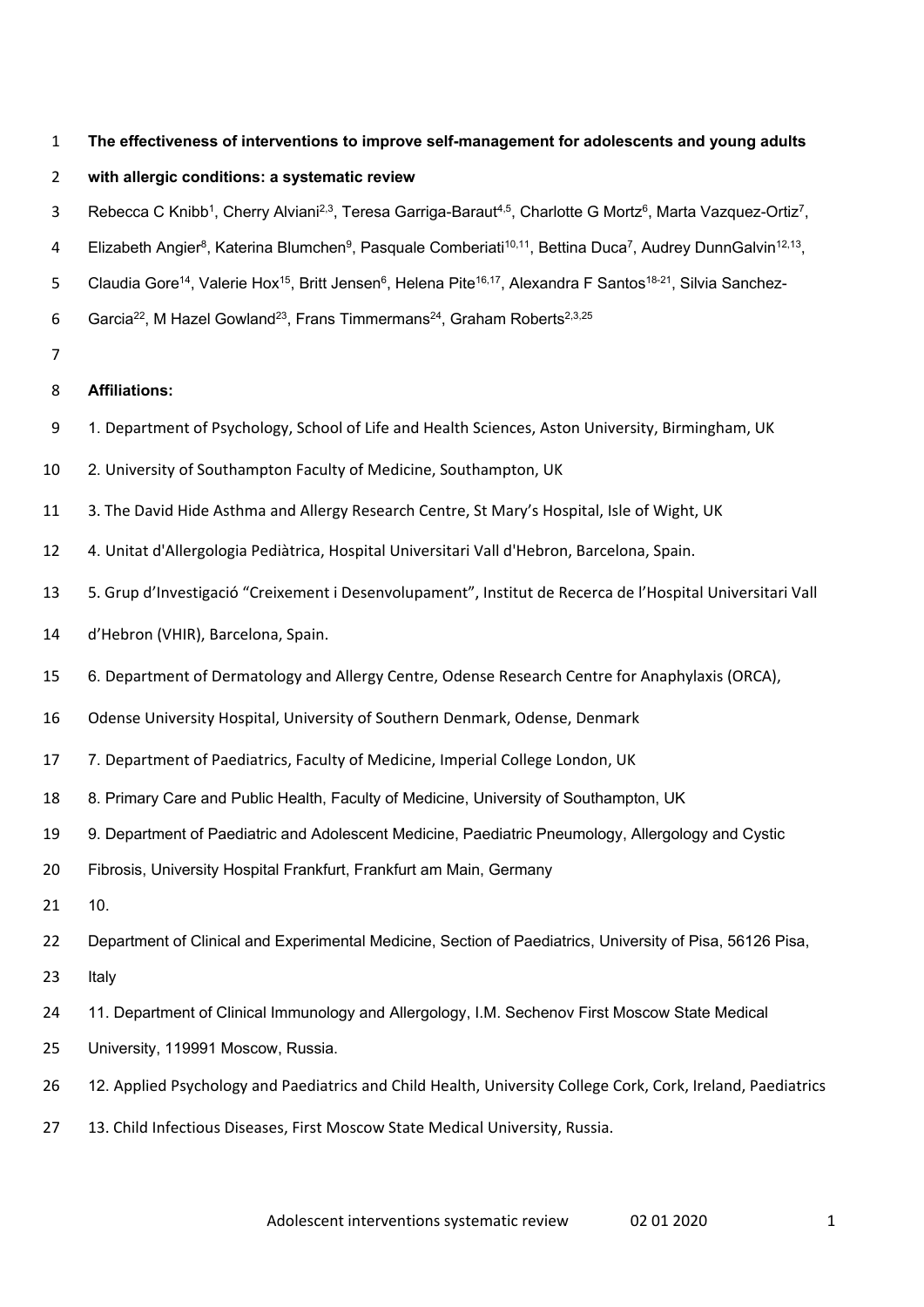- 14. Claudia Gore: Paediatric Allergy, St Mary Hospital, London, UK
- 29 15. Department of Otorhinolaryngology, Head and Neck Surgery, University Hospitals Saint-Luc, Brussels,
- Belgium.
- 16. Allergy Center, CUF Descobertas Hospital and CUF Infante Santo Hospital, Lisbon, Portugal
- 17. CEDOC, Chronic Diseases Research Center, NOVA Medical School/Faculdade de Ciências Médicas,
- Universidade Nova de Lisboa, Lisbon, Portugal
- 18. Department of Women and Children's Health (Paediatric Allergy), School of Life Course Sciences, Faculty
- of Life Sciences and Medicine, King's College London, London, United Kingdom
- 19. Peter Gorer Department of Immunobiology, School of Immunology and Microbial Sciences, King's College
- London, London, UK
- 20. Children's Allergy Service, Guy's and St Thomas' Hospital, London, UK
- 21. Asthma UK Centre in Allergic Mechanisms of Asthma, London, UK
- 22. Allergy Department, Hospital Infantil Universitario del Niño Jesús, Madrid, Spain
- 23. Allergy Action, St Albans, UK
- 24. Nederlands Anafylaxis Netwerk European Anaphylaxis Taskforce, Dordrecht, The Netherlands
- 25. NIHR Southampton Biomedical Research Centre, University Hospital Southampton NHS Foundation
- Trust, Southampton, UK
- 
- **Address for correspondence:**
- Professor Graham Roberts, Paediatric Allergy and Respiratory Medicine, University Child Health (MP803),
- University Hospital, Southampton NHS Foundation Trust, Tremona Road, Southampton SO16 6YD, UK.
- Tel.: +44 (0) 2380796160 E-mail: g.c.roberts@soton.ac.uk
- 
- **Key words:** adolescent, allergy, asthma, education, e-health, interventions, peers, psychological, young adult.
- 
- **Word count: 3892; Tables: 2; Figures: 1**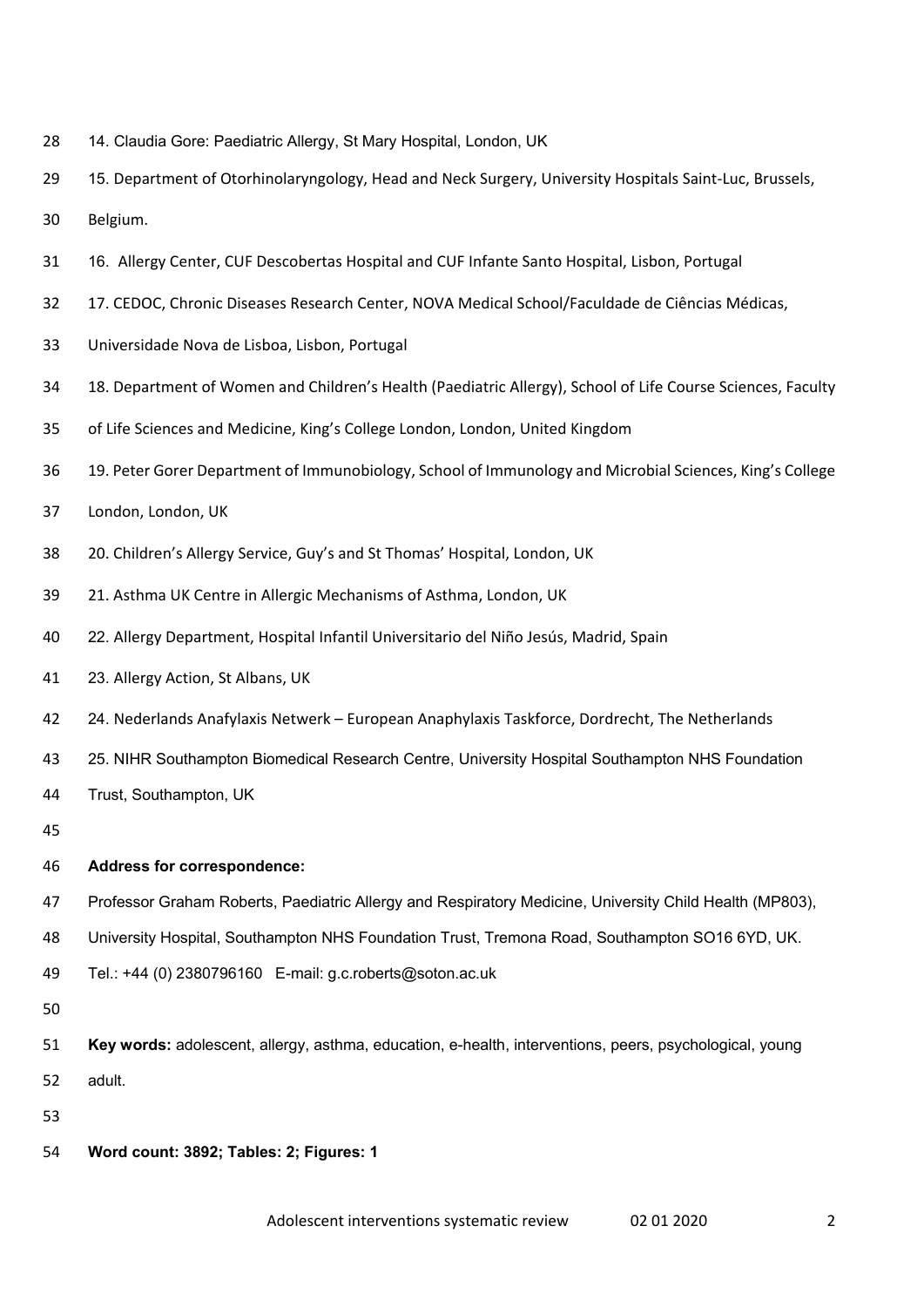**Short title:** Interventions for adolescents and young adults

# **Conflict of interests:**

- GR reports research funding from Asthma UK and National Institutes of Health Research into the challenge
- associated with asthma during adolescents. FT reports being a parents of a young adult with food allergy.
- None of the other authors have anything to disclose.
- 

# **Contributions:**

- Study concept and design, G.R., R.C.K., M.V‐O.. Acquisition of data including search, G.R., R.C.K., C.A., T.G‐
- B., C.G.M.. Analysis and interpretation of data, G.R., R.C.K., C.A., T.G‐B., C.G.M.. Drafting of the manuscript,
- G.R., R.C.K., C.A., T.G‐B., C.G.M.. Critical revision of the manuscript for important intellectual content, all
- authors. Obtained funding, G.R., M.V‐O..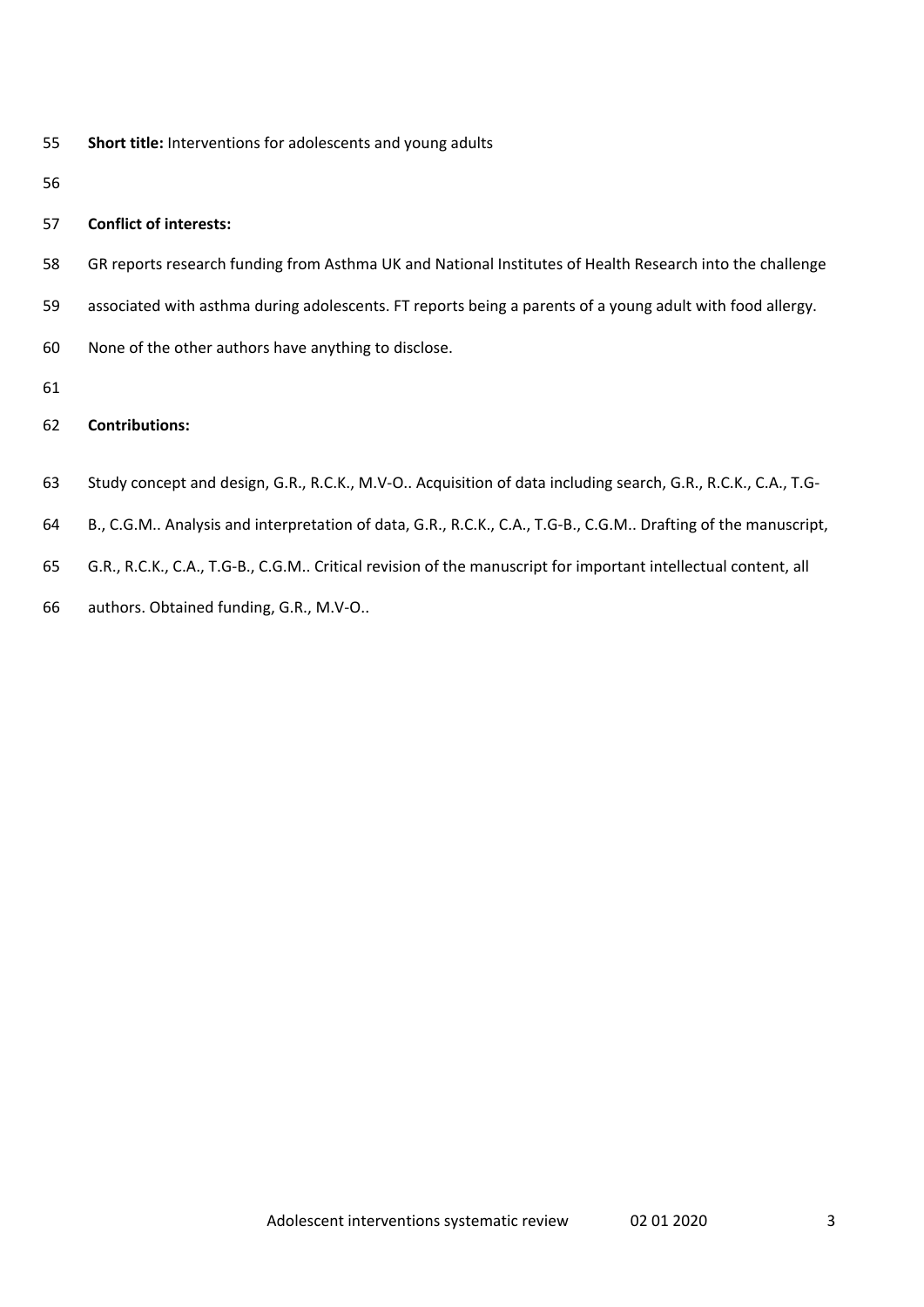#### **ABSTRACT**

 **Background**: This systematic review aimed to review the literature on interventions for improving self- management and wellbeing in adolescents and young adults (11-25 years) with asthma and allergic conditions. **Methods:** A systematic literature search was undertaken across eight databases. References were checked by two reviewers for inclusion. Study data were extracted and their quality was assessed in duplicate. A narrative synthesis was undertaken.

 **Results**: A total of 30 papers reporting data from 27 studies were included. Interventions types were psychological (k=9); E-health (k=8); educational (k=4); peer led (k=5); breathing re-training (k=1). All interventions were for asthma. Psychological interventions resulted in significant improvements in the intervention group compared to the control group for self-esteem, quality of life, self-efficacy, coping strategies, mood and asthma symptoms. E-Health interventions reported significant improvements for inhaler technique, adherence and quality of life. General educational interventions demonstrated significantly improved quality of life, management of asthma symptoms, controller medication use, increased use of a written management plan and reduction in symptoms. The peer led interventions included the Triple A (Adolescent Asthma Action) programme and a peer-led camp based on the Power Breathing Programme. Improvements were found for self-efficacy, school absenteeism and quality of life.

 **Conclusion:** Although significant improvements were seen for all intervention types, many were small 84 feasibility or pilot studies, few studies reported effect sizes and no studies for allergic conditions other than asthma met the inclusion criteria. Research using large longitudinal interventional designs across the range of allergic conditions is required to strengthen the evidence base.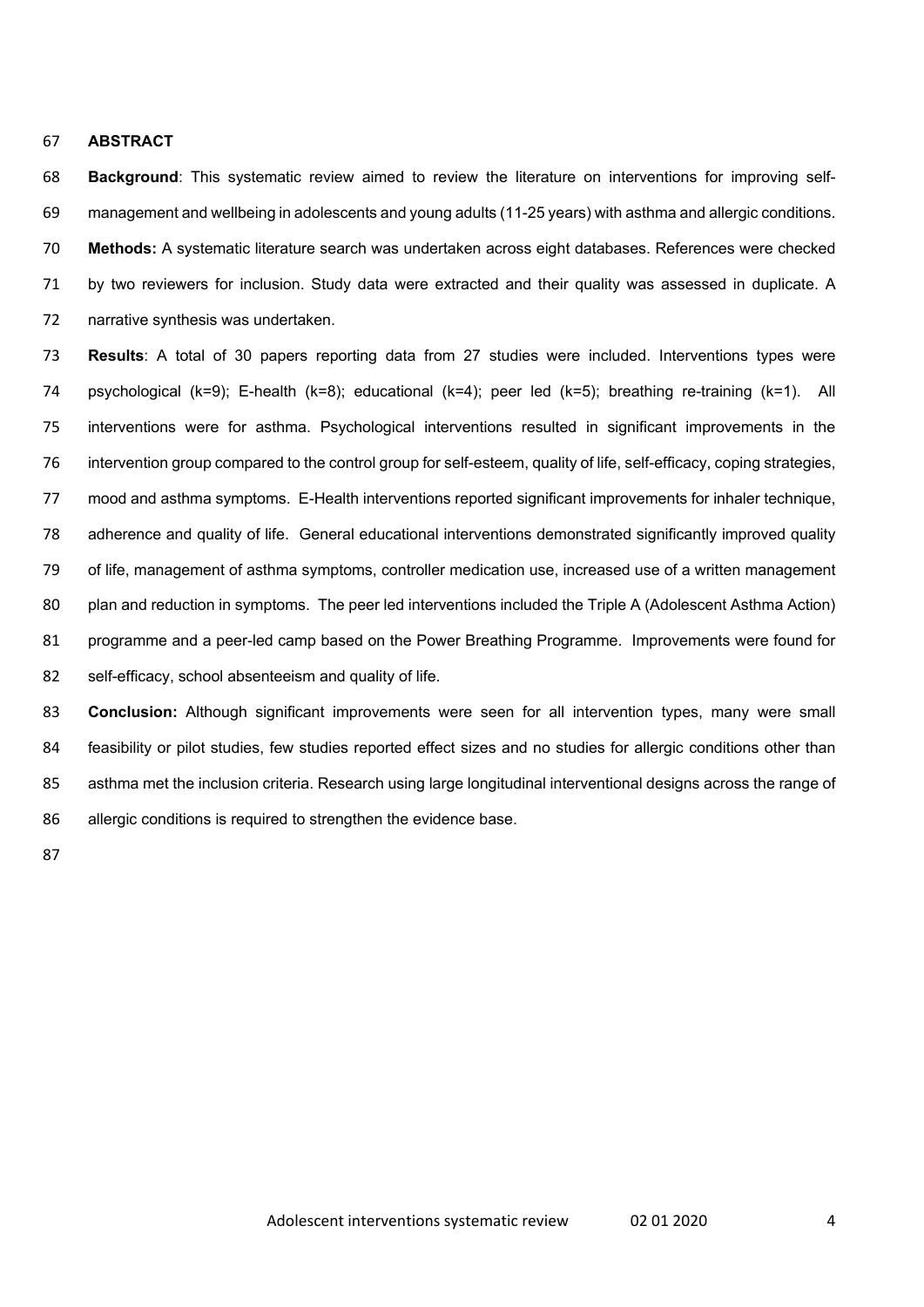# **ABBREVIATIONS**

89 PRISMA Preferred Reporting Items for Systematic Reviews and Meta-Analyses

- 
-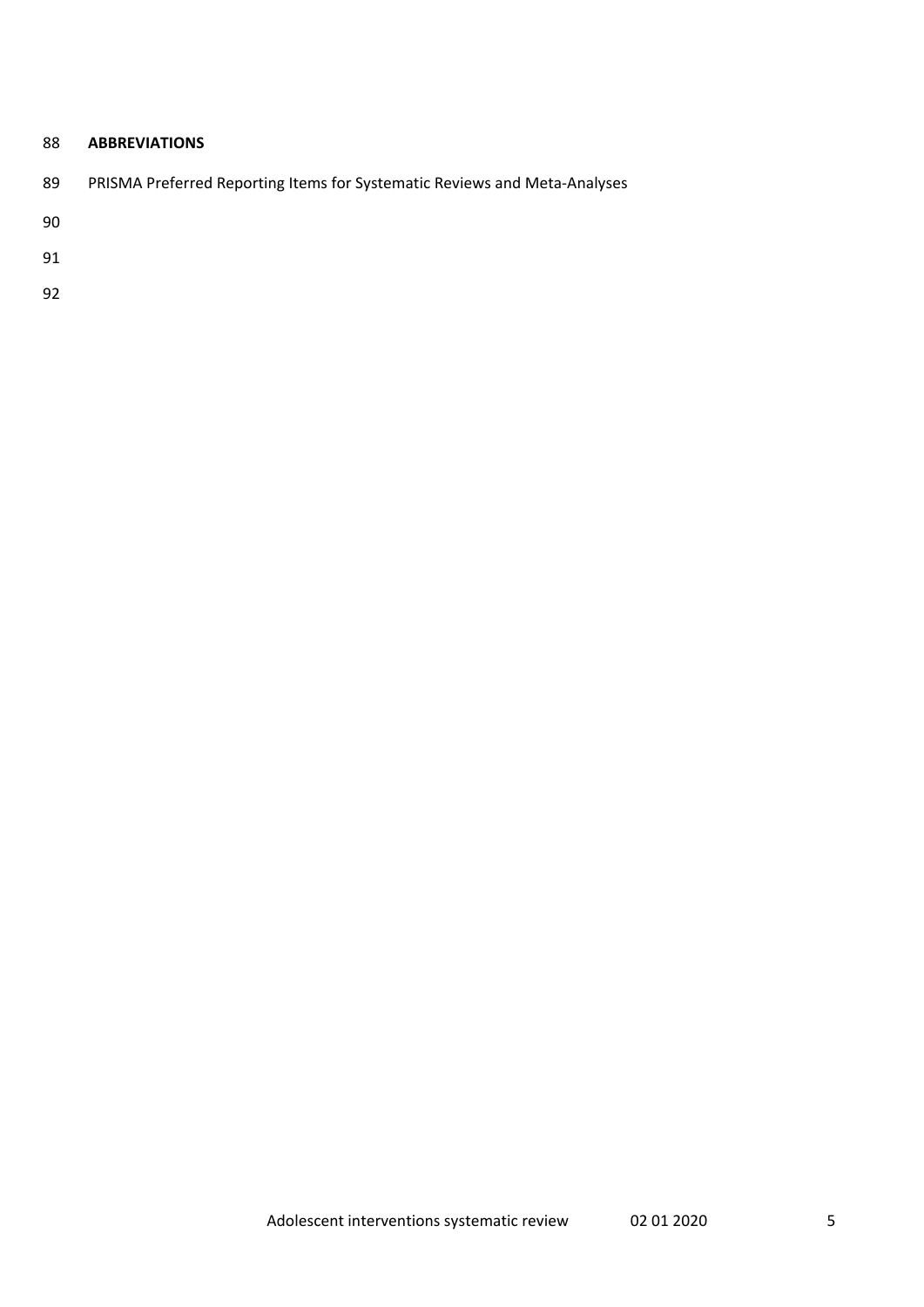#### **INTRODUCTION**

 Adolescents and young adults with asthma and allergies are reported to be a group that have poor engagement in their self-care and health condition management, poor adherence with medication regimes and a low 96 . perception of risk<sup>1-4</sup>. This may be due to increasing independence from parents, peer pressure and a lack of 97 knowledge regarding their condition<sup>1-3,5,6</sup>. This can result in an increased risk of anaphylaxis or asthma 98 exacerbations<sup>7</sup>. For example, adolescents and young adults have been identified as the age group most at 99 risk for fatal anaphylaxis to foods<sup>8</sup> and have a high incidence of asthma-related death<sup>9-10</sup>. Asthma and food 100 allergy have also been related to increased risk of anxiety and depression in this age group<sup>11</sup>. Other allergic conditions such as allergic rhinitis and atopic dermatitis have been shown to affect quality of life, school 102 performance, self-esteem and identity in this population<sup>12-14</sup>.

 Adolescence presents a great opportunity for education as this age group are keen to gain independence. While education will have been provided to parents of pre-adolescent patients, we know that young 106 adolescents have a surprisingly poor understanding of their condition and how to self-manage them<sup>15</sup>. Certain types of interventions might be useful to improve adolescent and young adult engagement and address barriers to self-care, such as peer support, educational workshops or use of e-resources. The European Academy of Allergy and Clinical Immunology Task Force on Allergic Diseases in Adolescents and Young Adults has undertaken this systematic review to review the literature on interventions for improving self- management and wellbeing in adolescents and young adults with allergic conditions, including asthma, urticaria/angioedema and atopic dermatitis. This and a related systematic review on the challenges faced by 113 this age group<sup>15</sup> will be used as the basis of a guideline to support the management of adolescents and young adults with allergic conditions.

- 
- 

#### **METHODS**

 The protocol for this systematic review has been registered in Prospero (CRD42018104868) and the Preferred Reporting Items for Systematic Reviews and Meta-Analyses (PRISMA) checklist has been used to guide reporting.

**Search strategy**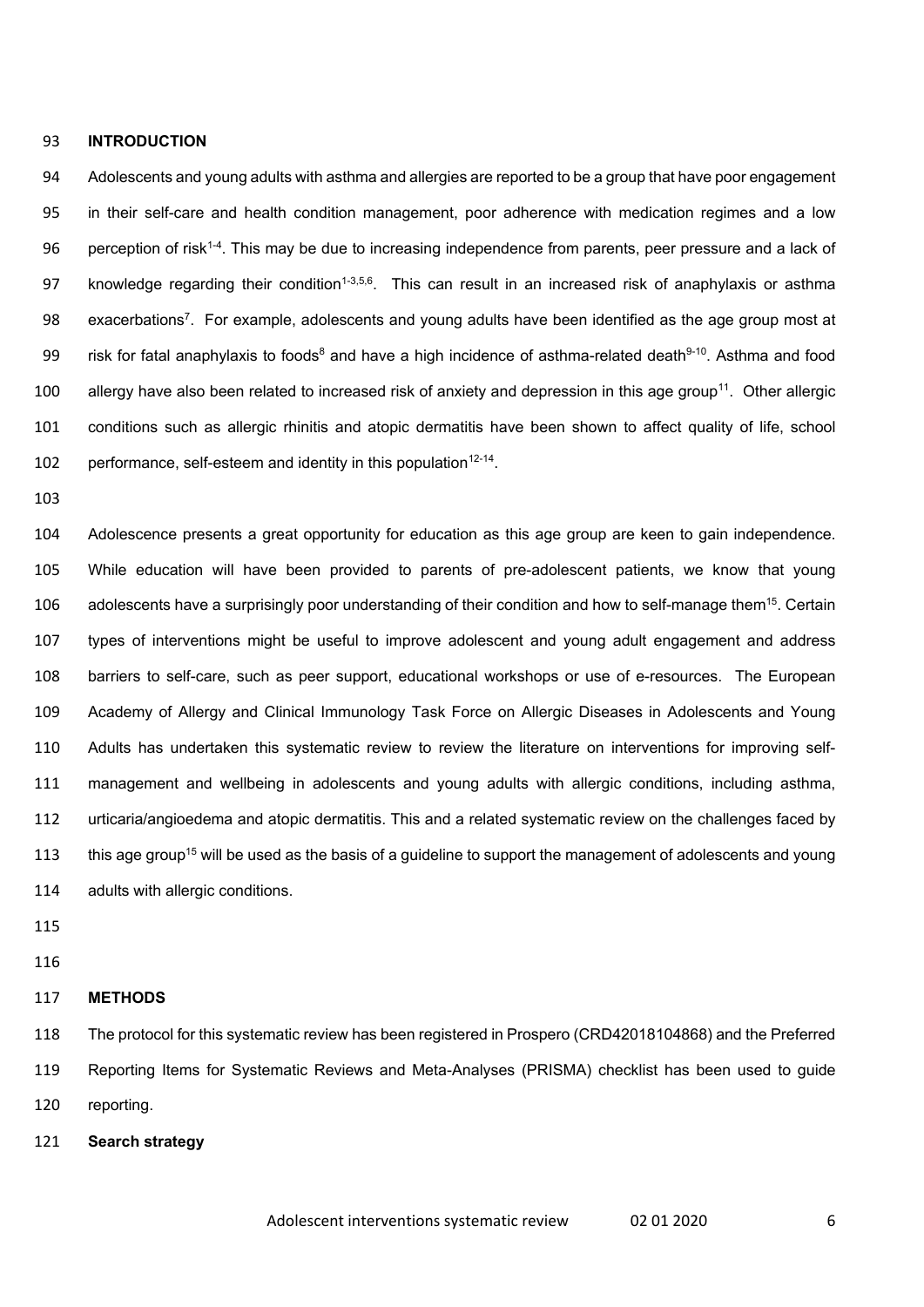The search strategy was developed to retrieve articles reporting interventions designed to improve self- management and wellbeing in adolescents and young adults with allergic conditions including asthma, urticaria/angioedema and atopic dermatitis. The search strategy was developed on OVID MEDLINE (see Supplementary files) and then adapted for the other databases. The following databases were searched: Cochrane Database of Systematic Reviews, MEDLINE (OVID), Embase (OVID), Psychinfo, Clinicaltrials.gov, Clinical Trials Register (www.clinicaltrialsregister.eu), Current controlled trials (www.controlled-trials.com) and 128 Australian and New Zealand Clinical Trials Registry (http://www.anzctr.org.au). Databases were searched from inception to March 30, 2018; an updated search was run on February 10, 2019. Additional references were located through searching the references cited by the identified studies and systematic reviews and through discussion with experts in the field.

#### **Inclusion criteria**

 Studies conducted on adolescents or young adults (aged 11 to 25 years) with allergic conditions (asthma, food allergy, allergic rhinoconjunctivitis, atopic dermatitis, chronic urticaria and/or angioedema, allergic gastrointestinal disease, complex multisystem allergic disease). Included study designs were: controlled trial of an intervention (with two or more groups); randomised controlled trial. Study outcomes included psychological, social and behavioural issues, adherence, skills needed for coping, self-care, deprivation, disease control and symptoms.

### **Exclusion criteria**

 The following were excluded: abstracts, reviews, discussion papers, non-research letters, editorials and animal experiments plus studies where children, adolescent and/or adult data were presented together with no subgroup analyses. Studies that did not report an intervention, studies reporting interventions involving a medication or ones only reporting the use of exhaled nitric oxide to manage conditions were also excluded.

#### **Study selection**

 All references were de-duplicated in Ovid before being uploaded into the systematic review software Rayyan. Study titles and abstracts were independently checked by two reviewers according to the above selection criteria and categorised as: included, not included or unsure. Any discrepancies were resolved through discussion and, if necessary, a third reviewer (RK or GR) was consulted. Full text copies of potentially relevant studies were reviewed by two reviewers for eligibility with discrepancies again resolved through discussion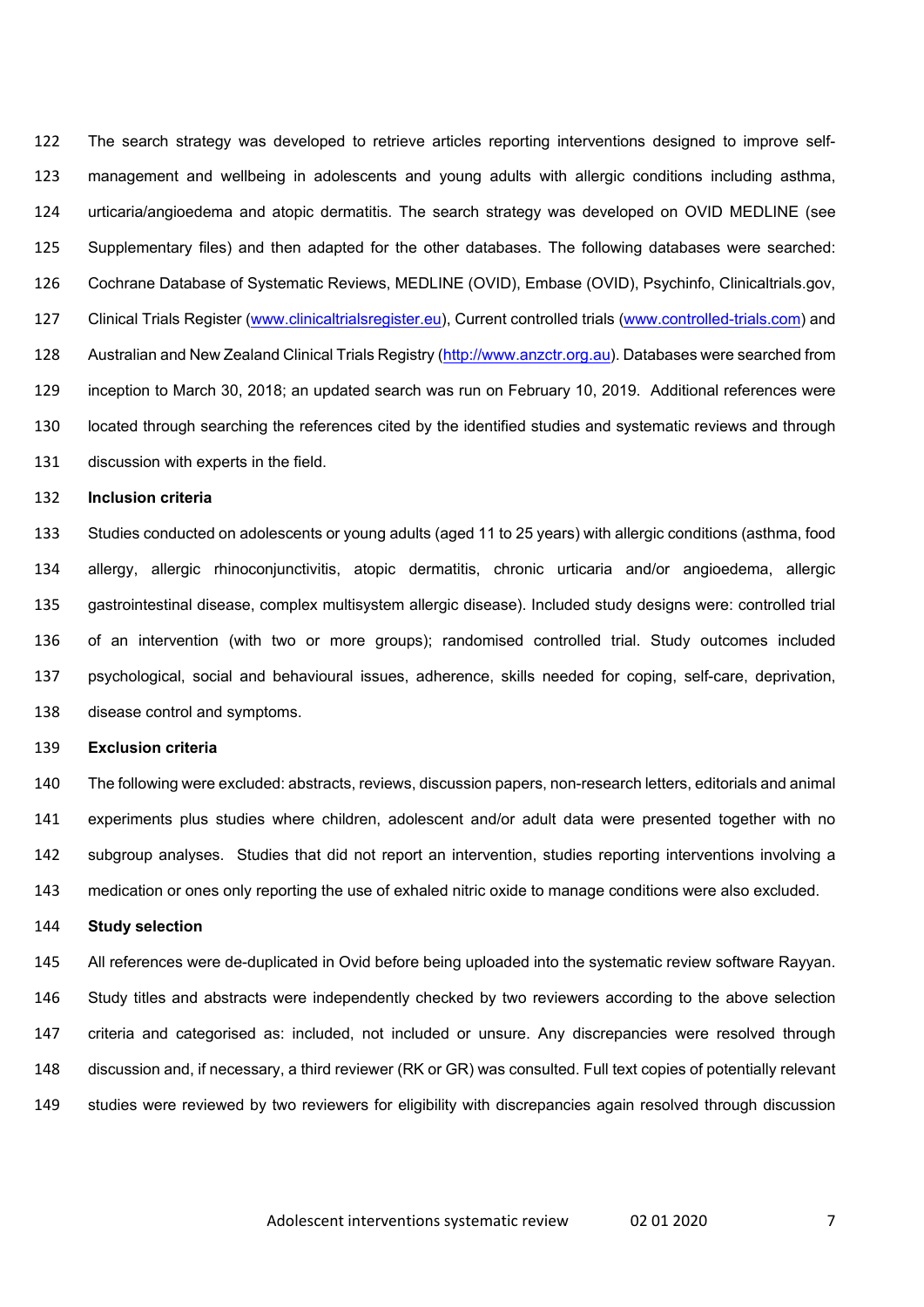and, if necessary, a third reviewer (RK or GR). A table of studies excluded with reasons can be found in Supplementary Table S1.

# **Quality assessment strategy**

 Quality assessments were independently carried out on each study by two reviewers using the Cochrane Risk 154 of Bias Tool for Randomised Controlled Trials<sup>16</sup>. Any discrepancies were resolved by discussion or a third reviewer (RK or GR).

### **Data extraction, analysis and synthesis**

 Data were extracted onto a customized data extraction sheet independently by two reviewers and any discrepancies were resolved by discussion or by a third reviewer (RK or GR). Descriptive summary with summary data tables were produced and a narrative synthesis of the data was undertaken. Meta-analysis could not be undertaken due to the heterogeneity of methods and measurements used.

# **RESULTS**

### **Description of Studies**

 A total of 30 papers were included in the final dataset reporting data from 27 studies (Figure 1). A summary of study characteristics can be found in Table 1 and a summary of findings across studies can be found in Table 2. The majority of studies had small sample sizes; the range was 28 to 455 with a mean of 139.39 participants. Interventions were of 4 main types: psychological (k=9); E-health (k=8); educational (k=4); peer led (k=5); there was k=1 intervention which focused on breathing re-training. All interventions were for adolescents and young adults with asthma, there were no interventions meeting the criteria for any other allergic condition. The majority of studies incorporated follow-up which ranged from 2 weeks to 12 months. Studies were conducted in the USA (k=17); Netherlands (k=2); Iran (k=2); Australia (k=2); Jordan (k=1); Canada (k=1); UK (k=1); and Germany (k=1).

### **Quality Ratings**

 Papers were rated for risk of bias. Eleven were found to have a low risk, 11 a moderate risk and 8 a high risk (see Table 1). Risk ratings for each component of the risk assessment tool can be found in Supplementary Table S2. Most studies were rated low for selection and reporting bias, but high for performance bias.

- 
-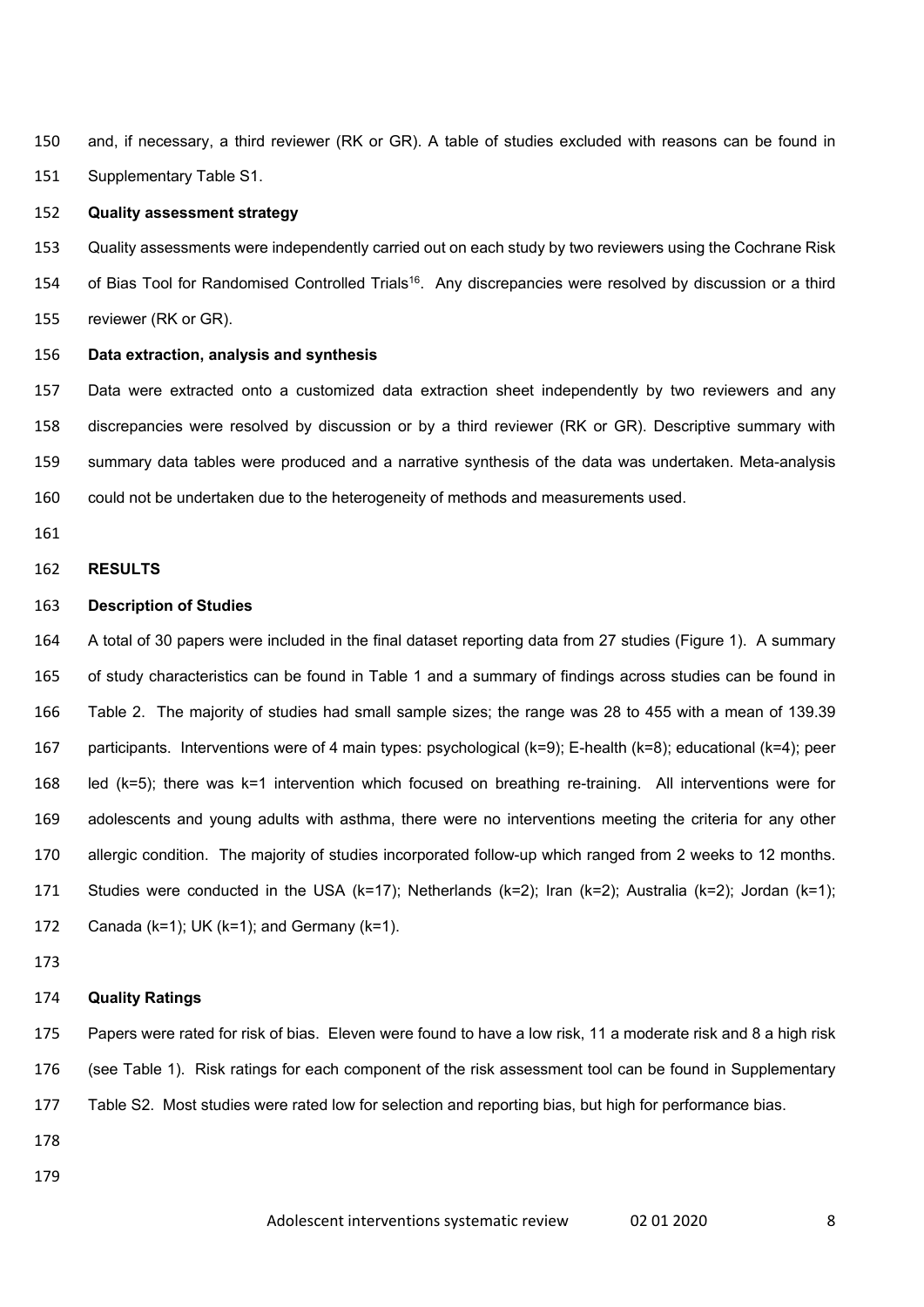#### 180 **Psychological Interventions**

181 Twelve papers reporting on nine studies explored the impact of psychological interventions on adolescents 182 with asthma<sup>17-28</sup>. Eight papers were from the USA, three from Iran and one from Germany. All but two of the 183 studies were randomised controlled trials; Hempel et al<sup>17</sup> employed a non-randomised controlled design and 184 Hemati et al<sup>18-19</sup> conducted alternate allocation to intervention or control group. Participants were recruited 185 from asthma clinics, inpatient clinics or hospital<sup>17,18,19,20,21</sup>, schools<sup>22-24</sup> or were identified by review of medical 186 records by clinicians $25-28$ .

187

188 Interventions focused on the management of stress, anxiety and/or depression<sup>17-20,28</sup>, improvement of coping 189 or problem-solving skills and self-efficacy<sup>21,23,24</sup>. Interventions also used cognitive behavioural<sup>22,23,25-27</sup> or 190 motivational interviewing methods<sup>21</sup> to improve health outcomes. All interventions included an element of 191 asthma education. Control groups generally received usual care or were on a wait-list, although some received 192 alternatives such as teaching on problem solving<sup>20</sup>, family support<sup>25-27</sup> or information on asthma<sup>21,24</sup>.

193

194 Outcome measures included quality of life<sup>19,21,23,24</sup>, self-esteem<sup>18</sup>, coping<sup>17</sup>, social support<sup>23</sup>, self-efficacy<sup>23,24</sup>, 195 mood<sup>19,28</sup>, asthma knowledge<sup>19,24,25</sup> and maladaptation behaviours<sup>20</sup>. A range of health outcomes such as 196 adherence <sup>21,22,25-27</sup>, medication use and number of hospitalisations<sup>23,24,26</sup>, sleep<sup>22</sup> and asthma symptoms and 197 Iung function  $21,24,26,28$  were also measured.

198

199 Two papers reported findings from an 8-week interventional study based on Orem's Self-Care Model<sup>18,19</sup> focusing on self-care needs and reduction of stress and anxiety, which produced a significant improvement in self-esteem and quality of life in the intervention group compared to the control group. The same research group also reported on a similar intervention using the Roy Adaptation Model which focuses on identifying and 203 changing maladaptive behaviours in managing health<sup>20</sup>. Their intervention was delivered over 6 weeks with a 2-month follow-up and resulted in a significant reduction in maladaptation behaviours in the intervention group compared to the control group. The clinical relevance of these impacts is not clear as effect sizes and minimal 206 clinical important differences are not reported.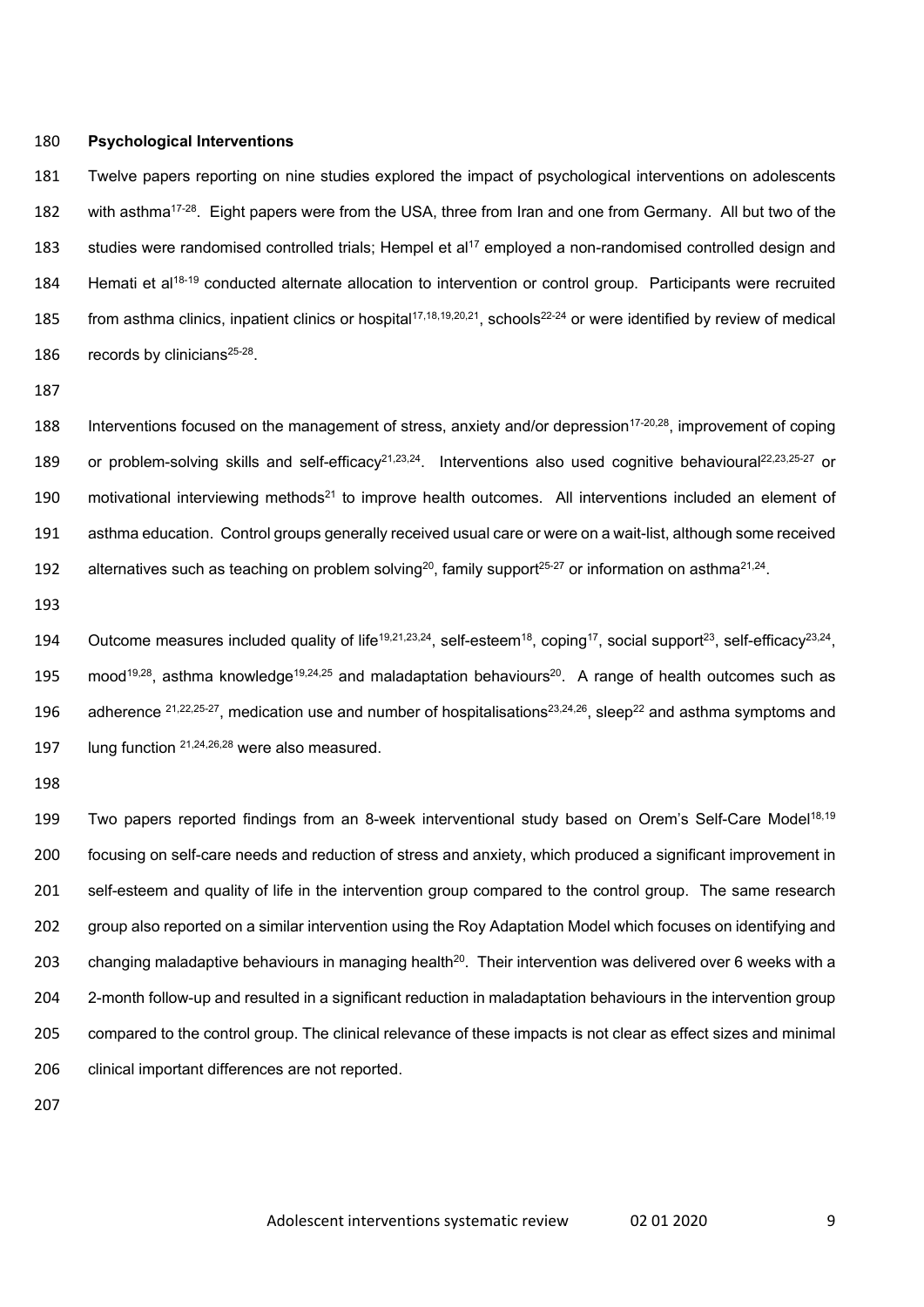208 Three papers reported findings from a prospective randomised controlled trial using Multisystemic Therapy for 209 African American adolescents with moderately to severe poorly controlled asthma<sup>25-27</sup>. This therapy 210 incorporates cognitive behavioural therapy to promote behavioural changes and coping skills, delivered at 211 home over six months. Adherence, asthma knowledge, asthma symptoms and hospitalisations were found to 212 significantly improve in the intervention compared to the control group<sup>25-27</sup>, with a per protocol analysis showing 213 a medium effect on adherence<sup>27</sup>. Asthma knowledge and device skill knowledge was still improved six months 214  $\phantom{1}$  later<sup>25</sup>. Again, the clinical significance is not clear.

215

216 Five studies focused on coping skills, problem-solving training or management of asthma using either cognitive 217 behavioural strategies<sup>17,22,23,24</sup> or motivational interviewing<sup>21</sup>. Two of the studies found quality of life to 218 significantly improve in the intervention group compared to the control group although this did not reach the 219 minimal clinical important difference at the group level<sup>21,23</sup>. Self-efficacy improved<sup>23</sup>, asthma symptoms 220 significantly reduced<sup>21</sup> and sleep and a sense of responsibility for carrying medication improved<sup>22</sup>. Hampel et 221 al.<sup>17</sup> found significant improvements in emotion and problem-focused coping strategies from pre- to post-222 treatment in the intervention groups. In comparison Velsor-Friedrich et al.<sup>24</sup> found no differences in the 223 intervention or control group for quality of life, self-efficacy, coping or asthma health outcomes with both 224 improving over time. One study focused on reduction of negative affect using emotional disclosure<sup>28</sup> and found 225 significant improvements in the intervention group compared to the control group.

226

 In summary, a number of studies have examined the impact of a range of psychological interventions in adolescents with asthma. Compared to a controlled group, they have been found to improve a range of health outcomes. There is a lack of replication and it is unclear whether the magnitude of any of the health impacts are clinically significant.

231

### 232 **E-Health Interventions**

233 Eight studies used e-health interventions<sup>29-36</sup>; seven studies from the United States and one from the 234 Netherlands. All studies were randomized controlled trials, although three were just pilot studies<sup>29-31</sup>. 235 Participants were recruited from rural and suburban paediatric clinics or outpatients<sup>29-34</sup>, emergency 236 departments<sup>35</sup> or high schools<sup>36</sup>.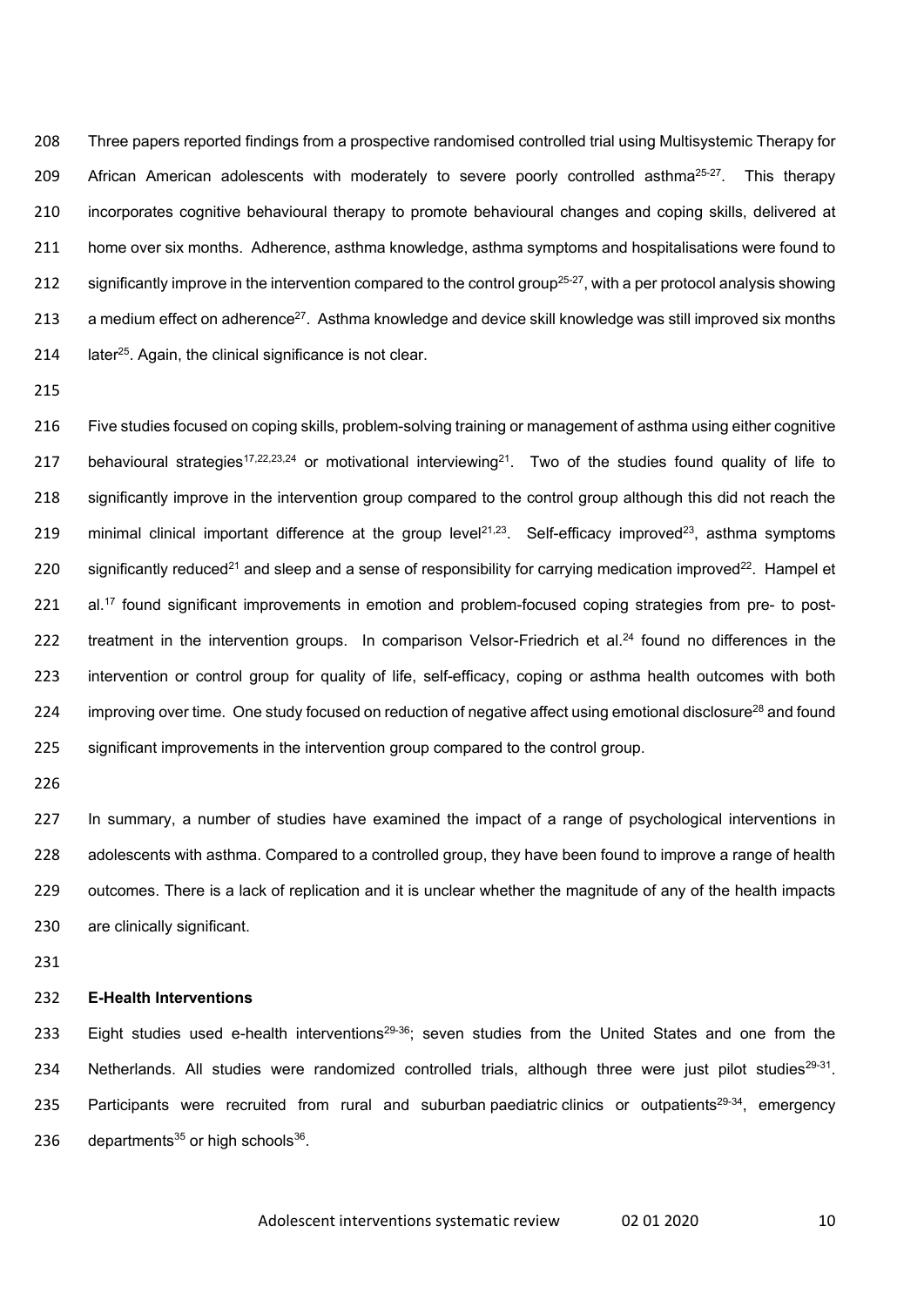238 Interventions consisted of the use of computer web-based applications<sup>31,33,35,36</sup>, telecommunication 239 compressed videos<sup>32,34</sup> or the use of mobile applications<sup>29,30</sup>. Bynum et al.<sup>32</sup> designed an experimental study 240 with random assignment of participants to a telepharmacy counselling group or control group. The intervention 241 consisted of a compressed video telecommunication with a pharmacist to review and instruct on metered dose 242 inhaler technique. Similar to this, Sleath et al. $34$  designed a pragmatic trial in which adolescents watched a 243 video on an iPad and then completed an asthma question prompt list. Two other randomized controlled trials 244 evaluated internet-based self-management<sup>33</sup> and the Puff-city-web-based computer-tailored intervention<sup>35,36</sup>. 245 One of the pilot studies was a block-randomized controlled study to assess the impact of a personal health 246 application-web based system called MyMediHealth which sent medication reminders via text<sup>29</sup>. Perry et al<sup>30</sup> 247 piloted a novel smartphone-based personalized asthma action plan; Rhee et al<sup>31</sup> piloted a computer assisted 248 decision making programme with tailored counselling.

249

237

250 Across studies, control groups either received usual care<sup>29,33,34</sup>, written instructions<sup>30,32</sup> or education sessions 251 (e.g. sessions link to asthma website or a sham CD ROM) $31,35,36$ . Outcome measures for studies included: 252 asthma control<sup>29,30,33</sup>; self-efficacy<sup>29,30</sup>; quality of life<sup>29,33</sup>; user satisfaction<sup>30,32</sup> and clinical symptoms<sup>35,36</sup>. Most 253 outcome follow-ups were assessed at 6 months $30,31,35,36$  or 1 year $33,35,36$ . However, for three studies the 254 evaluation post-intervention was shorter (1st day - 4 weeks) $29,32,34$ .

255

256 E-health interventions were significantly related to improved study outcomes for the intervention group 257 compared to the control group in most studies, especially among those meeting criteria for moderate-severe 258 asthma<sup>36</sup>, and adolescents with uncontrolled asthma<sup>30,33</sup>. Significant improvements were seen in inhaler 259 technique<sup>32</sup>, in asking questions about asthma medication, triggers and environmental control<sup>34</sup>, adherence<sup>29</sup>, 260 guality of life<sup>29,33</sup>, asthma control<sup>33</sup> and reduced clinical symptoms at 12-month follow-up<sup>36</sup>. However, asthma 261 self-efficacy scores significantly improved in just one study<sup>29</sup> as did user satisfaction<sup>30</sup>. Asthma control did not 262 improve in four studies<sup>29,30,35,36</sup> although Perry et al.<sup>30</sup> found a significant improvement in a sub-group who did 263 not have well-controlled asthma. Again, there were no clear clinically significant improvements in health 264 outcomes.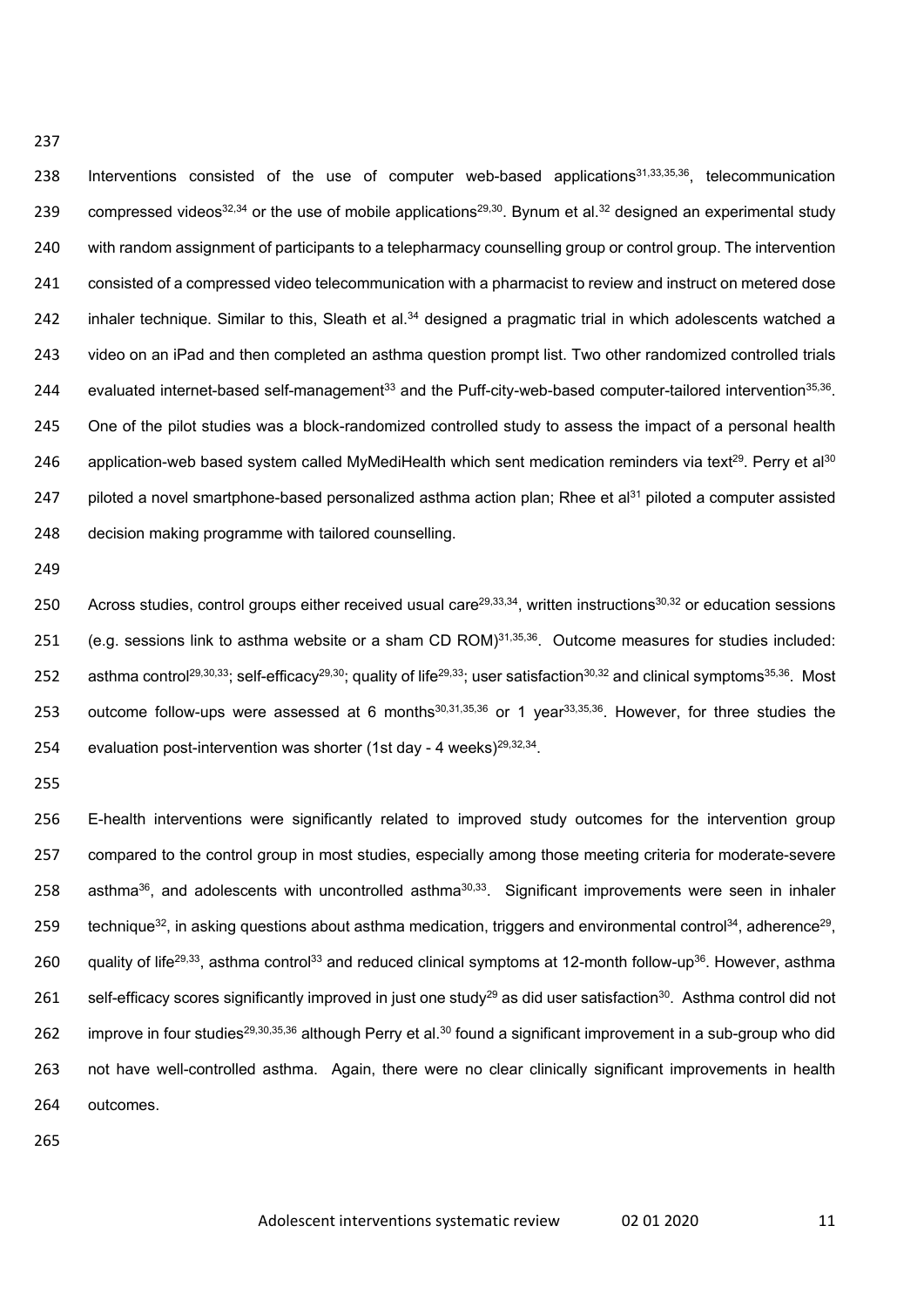#### 266 **General educational Interventions**

267 Four studies assessed educational interventions<sup>37-40</sup>; one from the UK, one from the Netherlands, one from 268 Canada and one from the USA. All were randomized controlled trials and included group sessions focusing 269 on asthma prevention and management<sup>37-39</sup>, individual coaching sessions<sup>37</sup> and nurse-led asthma clinics<sup>39,40</sup>. 270 Participant identification and intervention delivery was school-based<sup>37,40</sup>, community-based<sup>38</sup>, and in an 271 outpatient setting<sup>39</sup>. One study recruited urban ethnic minority teens<sup>37</sup>. Control groups were randomized either 272 to normal care<sup>37,39,40</sup>, or a less active form of intervention including basic spirometry and revision of inhaler  $273$  technique<sup>38</sup>.

274

 All of the general education interventions focused on outcomes relating to asthma knowledge, symptom identification, symptom prevention and asthma management. They demonstrated significantly improved 277 knowledge of asthma and inhaler technique $37,40$ , reduction in night-time symptoms and school absences $37$  amongst the intervention group compared to the control group. Longevity of this positive impact varied. One study focused in particular on attitudes and self-efficacy with regards to asthma, demonstrating only improved 280 self-reported adherence amongst the intervention group after 2 years<sup>39</sup>, however Cowie et al.<sup>38</sup> reported no differences between intervention and control group six months post intervention.

282

283 Three studies assessed the impact educational interventions had on quality of life<sup>37,38,40</sup>. Results were mixed, 284 with one study demonstrating a statistically (but not clinically) significant improvement in quality of life amongst 285 the intervention group 12 months post-intervention<sup>37</sup>, one showed a non-significant trend in overall quality of 286 life and significant improvements for symptom related and emotional quality of life<sup>38</sup> and one found no effects 287 on quality of life<sup>40</sup>. Three of the interventions focused on healthcare use and two demonstrated a reduction in 288 acute medical visits amongst the intervention group  $37,38$ , whilst the third study focused on asthma review clinic 289 attendance, demonstrating an increased attendance amongst the intervention group<sup>40</sup>.

290

#### 291 **Peer-Led Interventions**

292 Five studies assessed peer-lead interventions for asthma<sup>41-45</sup>; two studies from Australia, one from Jordan and 293 two from the USA. Two used a cluster-randomized design<sup>41,42</sup>; and three used a randomized controlled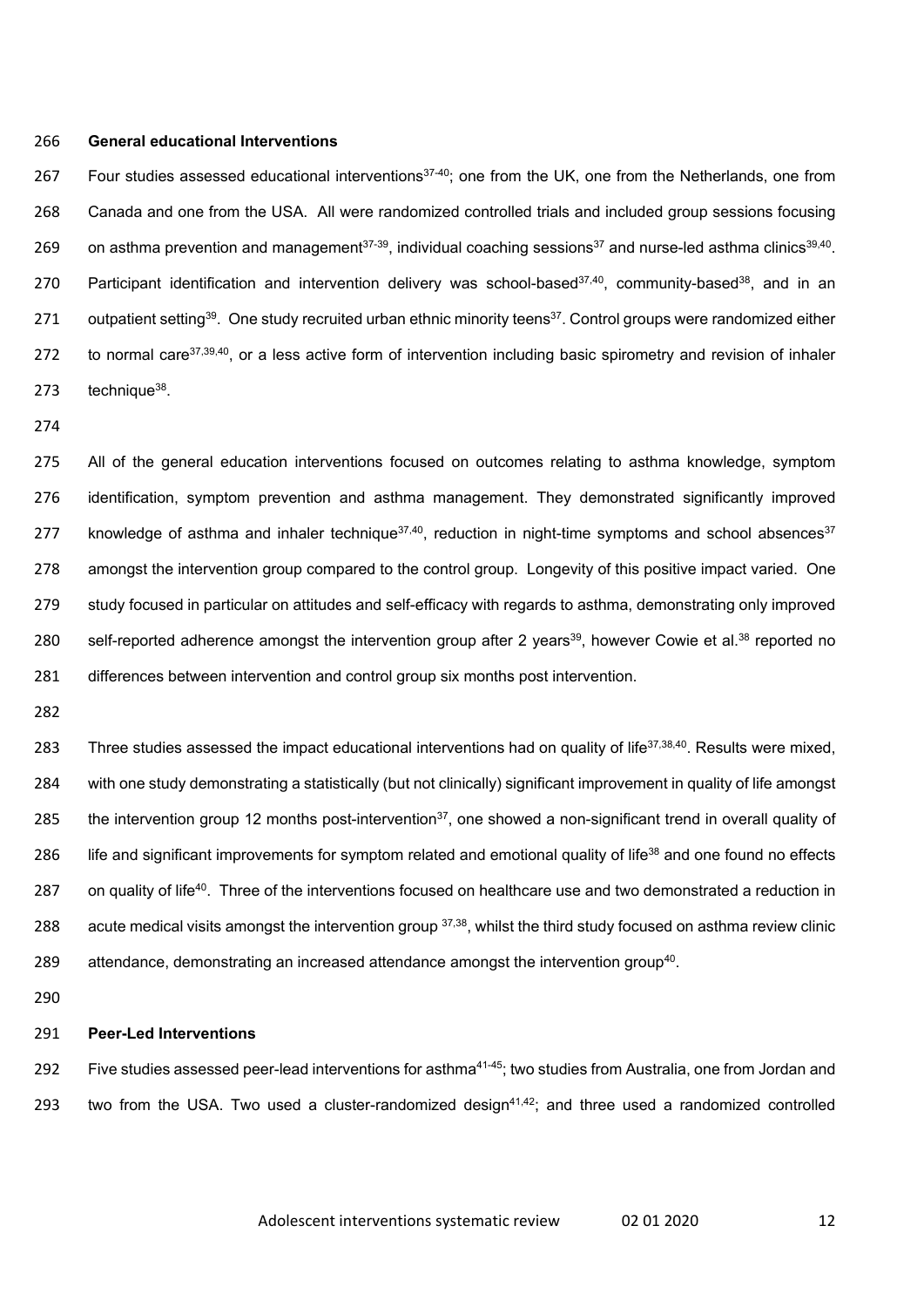294 design<sup>43-45</sup>. Participants were recruited from high schools in Jordan<sup>41</sup>, rural high schools in Australia<sup>42,43</sup>, or an 295 asthma day camp in the USA $44,45$ .

296

297 The intervention utilised in three of the five papers was the Triple A (Adolescent Asthma Action) programme<sup>41-</sup> 298  $43$  and was compared to standard practice. In two studies<sup>44,45</sup> a peer-led camp based on the Power Breathing 299 Programme was compared to an adult led camp. In two studies the effect of the intervention was measured 300 after 3 months<sup>41,42</sup>, and in two studies outcomes were measured at 3, 6 and 9 months<sup>44,45</sup>. In one study 301 measurements were performed 1-2 months prior and after the intervention with no long-term follow-up<sup>43</sup>.

302

303 Four of the five studies measured quality of life using asthma-specific quality of life scales; three found that 304 quality of life significantly improved in the intervention group compared to the control group<sup>41,42,44</sup>, while one 305 study showed no change in quality of life<sup>43</sup>. For two studies, the magnitude of the group change in quality of 306 life was greater than the minimal clinical important difference<sup>41,44</sup>. Rhee et al.<sup>44</sup> found the intervention to be 307 more beneficial to adolescents of male gender, low family income and non-white participants while Shah et  $308$  al.<sup>42</sup> showed the effect of the intervention was greatest in females.

309

310 Shah et al.<sup>42</sup> measured school absenteeism and found it decreased in the intervention group whilst asthma 311 attacks in school increased in control group. An 80-82% reduction in acute office visits in the peer-led group 312 was found in the study by Rhee et al.<sup>45</sup> and this group were 4-5 times more likely to use school clinics due to 313 asthma. Al-Sheyab et al.<sup>41</sup> measured self-efficacy to resist smoking and knowledge of asthma self-314 management and found this improved compared to the control group. Gibson et al.<sup>43</sup> also showed an 315 improvement in asthma knowledge in students with asthma and peers at the intervention schools. The impact 316 on asthma control was only assessed by Rhee et al.,<sup>44</sup> who found no difference in FEV1 between intervention 317 and control group.

318

## 319 **Relaxation and breathing re-training**

320 One study assessed the effectiveness of relaxation and breathing re-training<sup>46</sup>. The intervention consisted of 321 practice in diaphragmatic breathing, asthma-specific guided imagery and progressive muscle relaxation over 322 two sessions of 30 minutes, a month apart, plus a compact disk to use at home. Control participants had two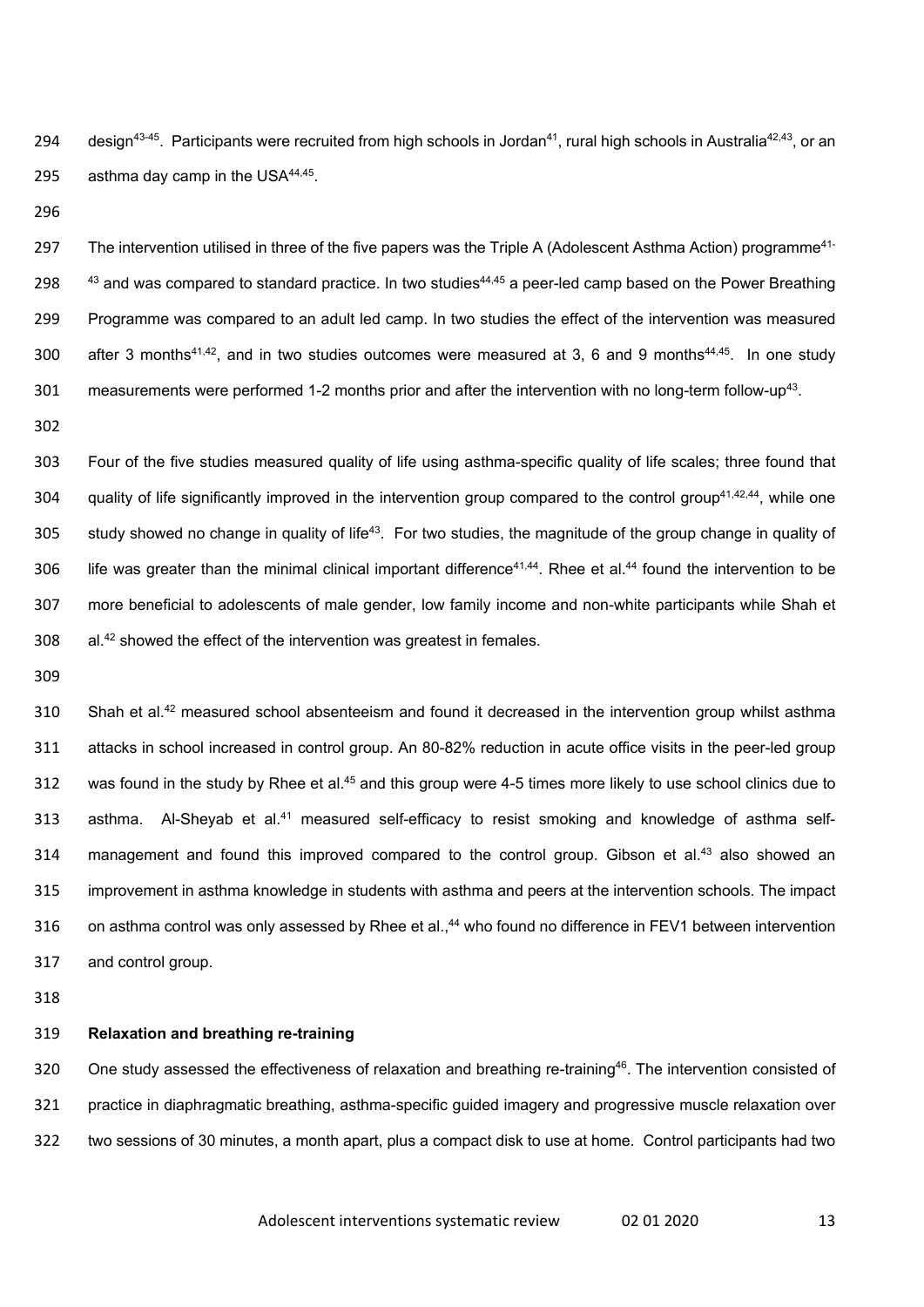sessions of educational material on asthma only. Both groups improved over time and there was no significant difference between intervention and control group for quality of life, asthma control or anxiety.

# **DISCUSSION**

 This systematic review aimed to review the literature on interventions for improving self-management and wellbeing in adolescents and young adults with asthma and allergic conditions. Thirty papers reporting data from 27 studies met the inclusion criteria, all for adolescents and young adults with asthma, with no interventions meeting the criteria for any other allergic condition. Interventions were varied and included those incorporating psychological elements such as cognitive behavioural therapy or motivational interviewing; peer- led interventions in schools or asthma camps; e-health interventions using smart phones or computers; and general educational interventions led by health care professionals. A large range of outcome variables were measured including quality of life, self-esteem and self-efficacy, coping skills, mood, asthma adherence, asthma knowledge, symptoms and hospital visits. Across interventions, improvements were generally seen for intervention groups compared to control groups in a number of outcome measures, however the quality of the studies varied greatly.

#### **Overall effectiveness across interventions**

 All but four of the interventions reported significantly better outcomes for the intervention group compared to the control group for at least one outcome measure. Psychological outcomes such as quality of life, self- esteem, self-efficacy, use of social support, coping and mood all improved. Clinical outcomes such as asthma symptoms, hospital visits, adherence, device technique and asthma knowledge were also shown to improve. 345 Velsor-Friedrich et al.'s<sup>24</sup> coping-skills training intervention, Bignall et al.'s<sup>46</sup> breathing re-training intervention, 346 Joseph et al.'s<sup>35</sup> computer tailored intervention and an educational intervention by van Es et al<sup>39</sup> reported no differences, with both intervention and control groups improving over time. This may be due to the participants 348 and setting for Velsor-Friedrich et al.<sup>24</sup> (low income urban adolescents in a community setting) and to the low participant numbers for the other studies. Overall therefore, it appears that taking part in an intervention as an adolescent or young adult with asthma may provide some benefits in terms of psychological and/or clinical outcomes.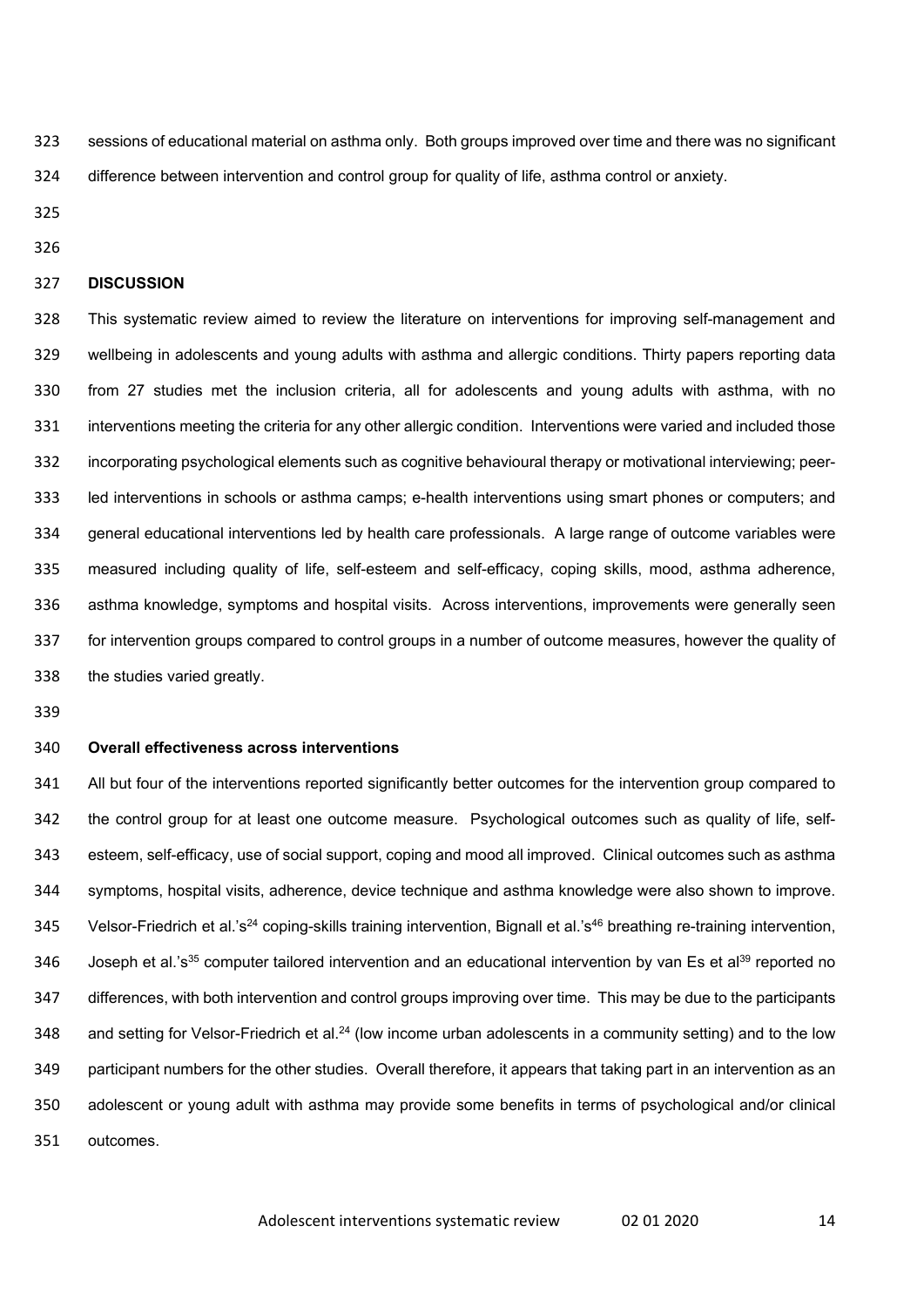#### **Psychological outcomes**

 Quality of life was measured by studies in each category of intervention and reported in 15 out of the 30 papers in this review but only ten papers reported improved quality of life in the intervention groups compared to the control groups. In only two studies, employing peer-led interventions, was this a clinically important group 357 increase<sup>41,44</sup>. Adolescents receiving psychological interventions generally reported better quality of life than 358 controls with the notable exception of the intervention reported by Velsor-Friedrich et al.<sup>24</sup>. For E-Health interventions two of the three papers measuring quality of life reported improvements and similarly for educational interventions, two of the three papers reported improvements. For peer-led interventions, out of  $f$  four papers measuring quality of life, just Gibson et al.<sup>43</sup> reported no significant improvements in the intervention group. Not all studies reporting non-significant findings were small feasibility or pilot studies but many of these studies included participants who were from low income backgrounds, ethnic minority groups or had severe asthma where you may expect to see improvements in the control groups due to being recruited into a study.

 Self-efficacy was measured by seven studies and found to significantly improve in the intervention group in four of these. Those not reporting improvements were small pilot studies and thus may not have been fully powered to detect differences. The only other psychological outcome reported by more than one study was mood, which was found to improve in the intervention group in two studies but not in the breathing re-training 371 study by Bignall et al..

 Although it is difficult to make comparisons across intervention types and measures, the general trend across studies is an improvement in psychological outcomes for adolescents and young adults with asthma. Further work is needed with fully powered trials for asthma and other allergic conditions that focus on assessing for clinically important improvements in self-efficacy and other endpoints.

# **Clinical outcomes**

 Most studies in this review measured clinical outcomes. The majority of studies that measured device technique, sleep and adherence reported significant improvements in the intervention groups compared to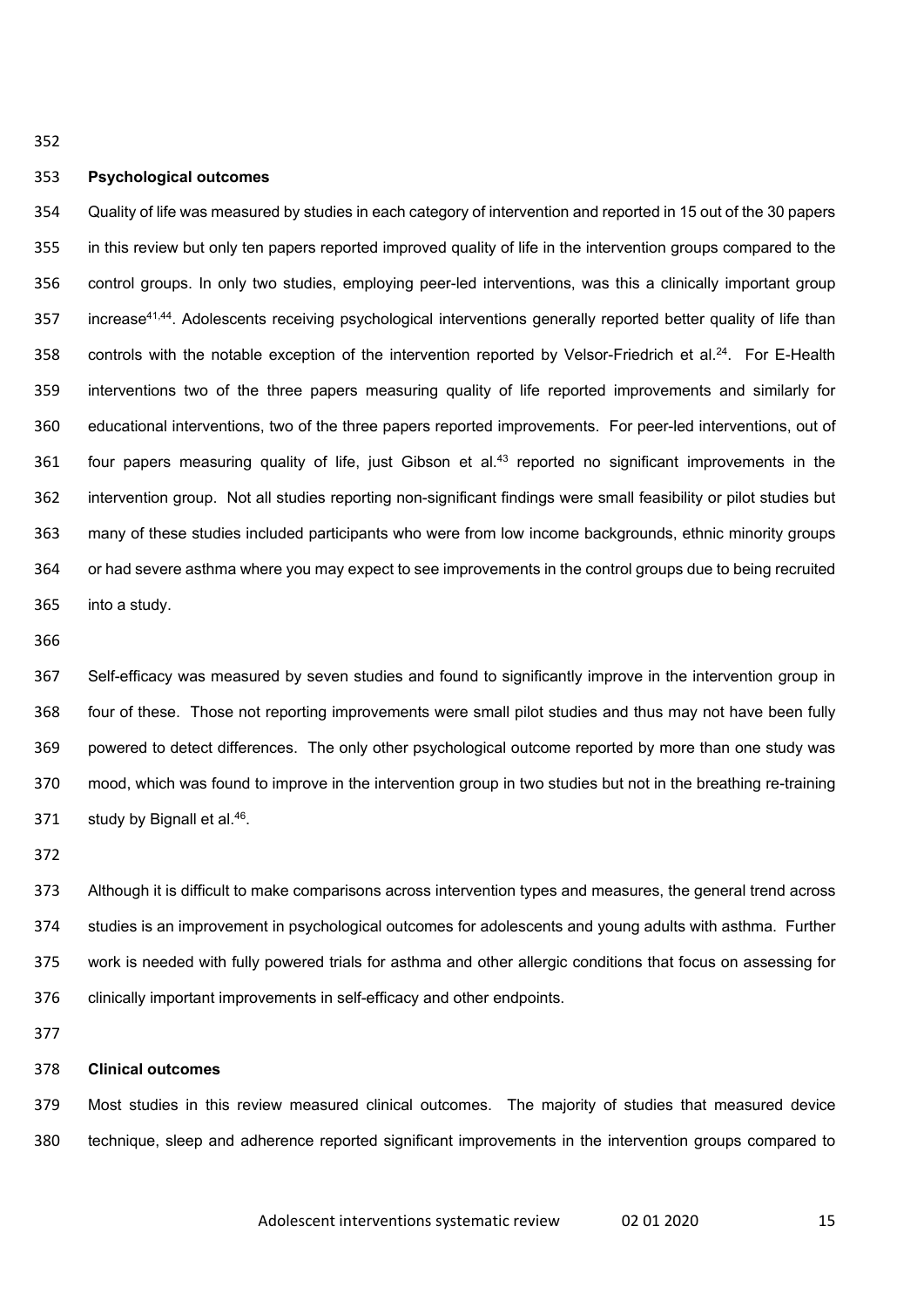control groups. The majority of studies measuring asthma knowledge and symptom improvement also reported significant improvements in the intervention groups. It is not clear whether these improvements are clinically relevant as we do not know the size of effects reported. Findings for hospitalisation, self-reported asthma 384 control and FEV<sub>1</sub> were more equivocal. So, while there are encouraging results, there is currently limited evidence for efficacy for key contemporary, patient-centred endpoints of asthma control and exacerbations.

#### **Limitations of studies in this review**

 There are limitations of the studies in this review, which could in part explain the varied results. Quality ratings showed that the majority of studies had either a moderate or high risk of bias. This was for a number of reasons including small sample sizes, lack of information on randomisation, no blinding of participants to intervention group, incomplete outcome data, use of unvalidated outcome measures and a lack of information about control groups. There was also a lack of information on the content of the intervention for many papers and publication of an intervention protocol would be useful. It was difficult to ascertain whether findings had clinical importance due to the use of poorly validated endpoints with no information about minimal clinically important differences or effect sizes. It was also not possible to run a meta-analysis due to variability in the outcome measures used for any intervention type. The diagnosis of asthma varied from questionnaire-based criteria to clinical criteria including spirometry. Lastly, there are other factors that need to be taken into consideration such as how the intervention fits in with the structure of the health system, the training provided to health workers delivering the interventions, whether more than one intervention is required, the best age to initiate such interventions (perhaps in the pre-adolescent years) and how much more motivated trial participants are likely to be compared to routine clinic patients.

## **Policy implications and recommendations**

 Policy reports across Europe have an emphasis on integrated care and one of the key components of this is 405 self- management<sup>47,48</sup>. This systematic review is timely to help commissioners and policy makers understand the context for this important and often overlooked age group of adolescents and young adults. Population health approaches are also being supported in policy and these aim to promote improvements in both the 408 physical and mental outcomes whilst addressing health inequities across a population<sup>49</sup>. The King's fund report 'A vision for population health: towards a healthier future' considers four pillars of population health: 'wider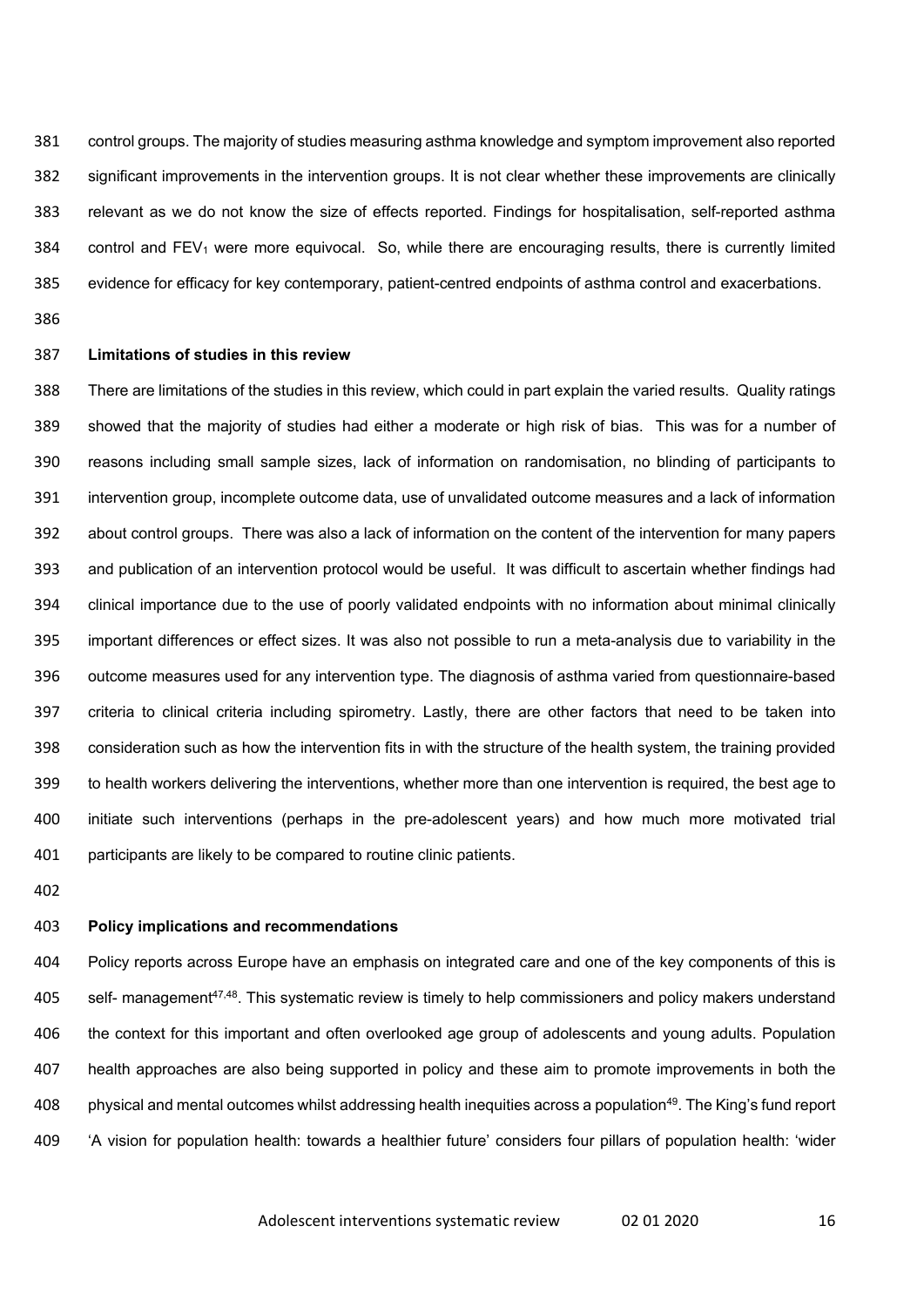determinants of health, health behaviours and lifestyles, places and communities that people live in, and an 411 integrated care system<sup>'49</sup>.

 It is clear that although the results of the systematic review so far are promising we should be investing in further research to support self- management and patient-centred care in order for integrated care to be truly realised. The aim of this is it achieve better quality care, improved patient experience and lower costs, thus supporting a more sustainable health system. This will also involve an understanding of relevant behavioural and cultural approaches and an investment in education for both health care staff and patients. However, we do need to be mindful that many interventions are complex, time-consuming and expensive and so cost-effective interventions that are feasible to implement are needed.

## **Conclusions**

 Although significant improvements were seen across all intervention types, many studies in this review were small feasibility or pilot studies and none for allergic conditions other than asthma met the inclusion criteria. Large, longitudinal, interventional studies carried out across the range of allergic conditions, particularly for food allergy and atopic dermatitis, are required to strengthen the evidence base. These need to focus on interventions where there is preliminary evidence, for example the peer-led interventions. Studies need to utilise well validated outcomes and outcome measures that are patient-centred, disease specific where possible, and provide information about the clinical importance of results.

- 
- 

# **ACKNOWLEDGEMENTS**

 We would like to acknowledge the support of EAACI in funding the development of this systematic review. We would like to thank Paula Sands for her assistance in optimising the search strategy. We thank Chrissie Jones and Antonio Nieto for providing their expert feedback on the final draft of the paper. We would also like to thank the EAACI Executive Committee for their helpful comments and suggestions.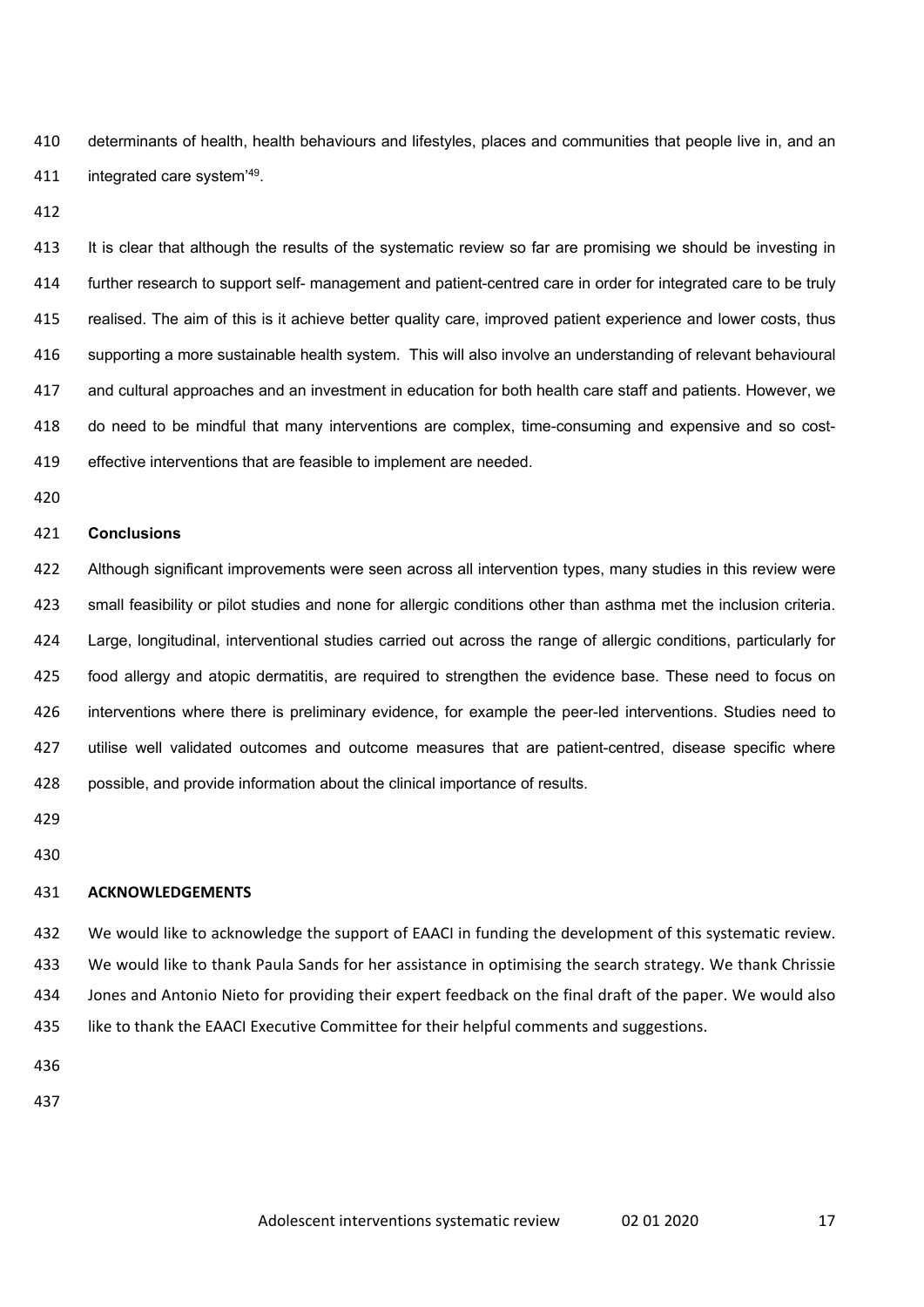# 438 **REFERENCES**

- 439 1. de Benedictis D, Bush A. The challenge of asthma in adolescence. Pediatr Pulmonology 2007;42:683-92.
- 440<br>441 441 2. de Benedictis D, Bush A. Asthma in adolescence: Is there any news? Pediatr Pulmonology 2017;52:129- 442
- 443<br>444 444 3. Marrs T, Lack G. Why do few food-allergic adolescents treat anaphylaxis with adrenaline? reviewing a<br>445 **https://www.fragelexee Pediatr Allergy Immunol 2013:24:222-9** 445 pressing issue. Pediatr Allergy Immunol 2013;24:222-9.
- 446<br>447 447 4. DunnGalvin A, Gaffney A, Hourihane JOB. Developmental pathways in food allergy: a new theoretical 448 framework. Allergy 2009:64:560-8. framework. Allergy 2009;64:560-8. 449
- 450 5. Holley S, Walker D, Knibb R, Latter S, Liossi C, Mitchell F, et al. Barriers and facilitators to self-<br>451 management of asthma in adolescents: An interview study to inform development of a novel management of asthma in adolescents: An interview study to inform development of a novel 452 intervention. Clin Exp Allergy 2018;48:944-56.
- 453 6. Holley S, Morris R, Knibb R, Latter S, Liossi C, Mitchell F, Roberts G. Barriers and facilitators to asthma 454 self-management in adolescents: A systematic review of qualitative and quantitative studies. Pediatr 455 Pulmonology 2017;52:430-42.
- 456 7. Vazquez-Ortiz M, Giner MT, Piquer M, Dominguez O, Alvaro M, Lozano J, et al. Life-threatening reactions<br>457 to oral immunotherapy (OIT) in egg and cow's milk (CM) allergic teenagers. Allergy: European J Allergy 457 to oral immunotherapy (OIT) in egg and cow's milk (CM) allergic teenagers. Allergy: European J Allergy<br>458 Clin Immunol 2014:33rd Congress of the European Academy of Allergy and Clinical Immunology. 458 Clin Immunol 2014:33rd Congress of the European Academy of Allergy and Clinical Immunology. 459 Copenhagen Denmark. Conference Publication: 69, Suppl. 99; 278.
- 460<br>461 461 8. Turner PJ, Gowland MH, Sharma V, Lerodiakonou D, Harper N, Garcez T, et al. Increase in anaphylaxis-<br>462 related hospitalizations but no increase in fatalities: an analysis of United Kingdom national anaphylaxis 462 related hospitalizations but no increase in fatalities: an analysis of United Kingdom national anaphylaxis<br>463 data. 1992-2012. J Allergy Clin Immunol 2015:135:956-63. 463 data, 1992-2012. J Allergy Clin Immunol 2015;135:956-63.
- 465 9. van Asperen P. Deaths from childhood asthma, 2004–2013: what lessons can we learn? Med J Australia<br>466 2015:202:125-6. 2015;202:125-6.
- 467<br>468 468 10. Wolfe I, Thompson M, Gill P, Tamburlini G, Blair M, van den Bruel A, et al. Health services for children in western Europe. The Lancet 2013;381:1224-34.
- 470<br>471 471 11. Ferro MA, Van Lieshout RJ, Scott JG, Alati R, Mamun AA, Dingle K. Condition-specific associations of 472 symptoms of depression and anxiety in adolescents and young adults with asthma and food allergy. J 472 symptoms of depression and anxiety in adolescents and young adults with asthma and food allergy. J Asthma 2016;53:282-8.
- 474<br>475 475 12. Walker S, Khan-Wasti S, Fletcher M, Cullinan P, Harris J, Sheikh A. Seasonal allergic rhinitis is associated<br>476 with a detrimental effect on examination performance in United Kingdom teenagers: case-control study. 476 with a detrimental effect on examination performance in United Kingdom teenagers: case-control study.<br>477 J Allergy Clin Immunol 2007:120:381-7. 477 J Allergy Clin Immunol 2007;120:381-7.
- 478<br>479 479 13. Nguyen CM, Koo J, Cordoro KM. Psychodermatologic effects of atopic dermatitis and acne: a review on 480 self-esteem and identity. Pediatr Dermatology 2016;33:129-35. 481
- 482 14. Mortz C, Andersen K, Dellgren C, Barington T, Bindslev-Jensen C. Atopic dermatitis from adolescence to 483 adulthood in the TOACS cohort: prevalence, persistence and comorbidities. Allergy 2015;70:836-45.
- 484<br>485 485 15. Vazquez-Ortiz M, Angier E, Blumchen K, Comberiati P, Duca B, DunnGalvin A, et al. Understanding the 486 challenges faced by adolescents and young adults with allergic conditions: a systematic review. Allergy, 486 challenges faced by adolescents and young adults with allergic conditions: a systematic review. Allergy, 487 under review.
- 488<br>489 489 16. Higgins JPT, Altman DG, Gotzsche P, Juni P, Moher D, Oxman AD, et al. The Cochrane Collaboration's 490 tool for assessing risk of bias in randomised trials. Brit Med J 2011:343:d5928. tool for assessing risk of bias in randomised trials. Brit Med J 2011:343:d5928. 491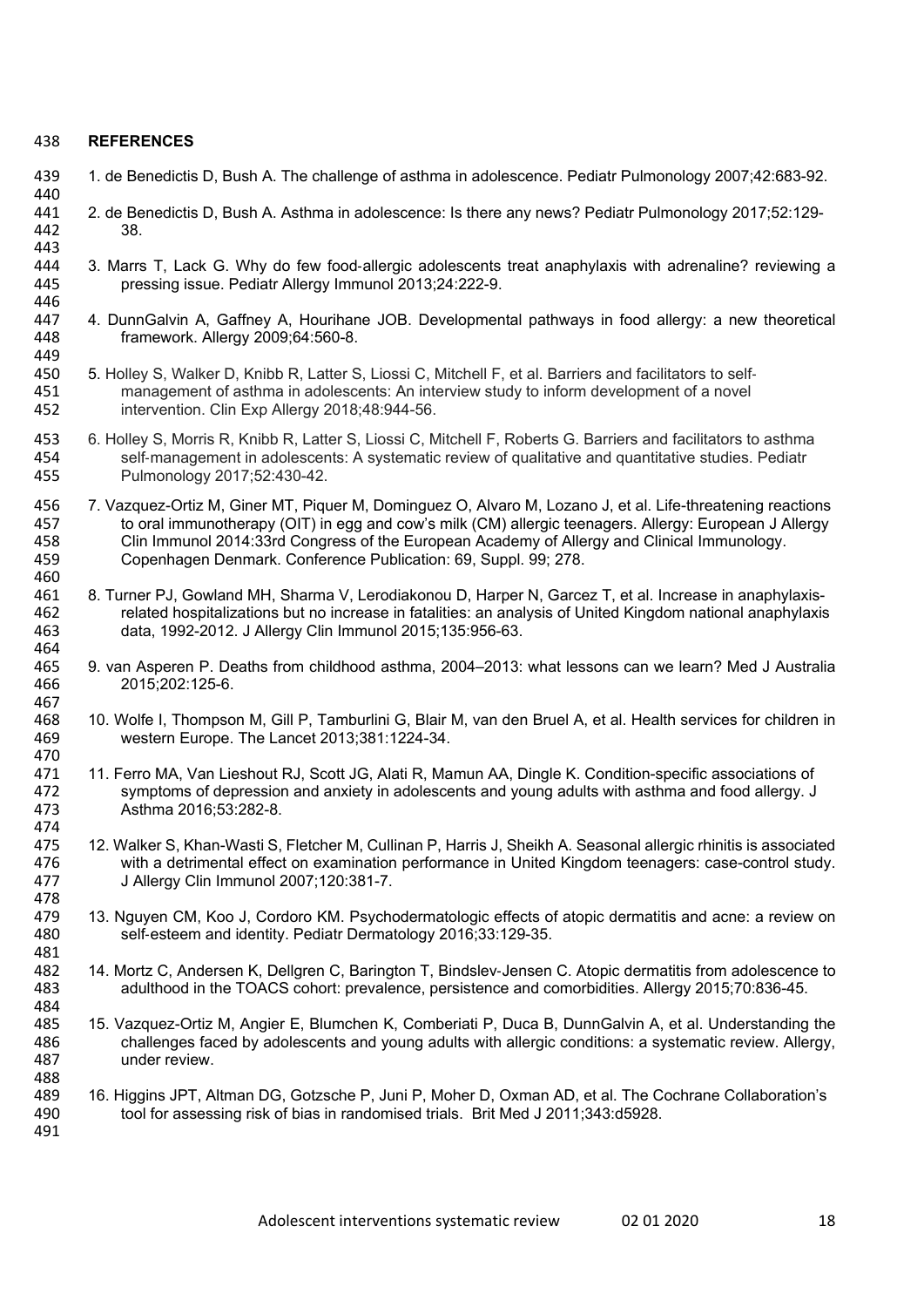- 492 17. Hampel P, Rudolph H, Stachow R, Petermann F. Multimodal patient education program with stress management for childhood and adolescent asthma. Patient Education Counselling 2003;49:59-66.
- 494<br>495 495 18. Hemati Z, Sadat Mosaviasl F, Abasi S, Ghazavi Z, Kiani D. Effect of Orem's Self-Care Model on self-<br>496 steem of adolescents with asthma referred to an asthma and allergy clinic in Isfahan. Tanaffos 496 esteem of adolescents with asthma referred to an asthma and allergy clinic in Isfahan. Tanaffos 497 2015;14:232-237.
- 498<br>499 499 19. Hemati Z, Shakerian B, Shirani F, Sadat Mosaviasl F, Kiani D. Effect of Orem Self-care Model on quality<br>500 of life in adolescents with asthma. J Compr Ped 2017:8:e59343. 500 of life in adolescents with asthma. J Compr Ped 2017;8:e59343.
- 501<br>502 502 20. Alimohammadi N, Maleki B, Abbasi S, Shakerian B, Hemati Z. The effect of adaptation training on 503 controlling maladaptation behaviors in adolescents with asthma Based on Rov Adaptation Model. 503 controlling maladaptation behaviors in adolescents with asthma Based on Roy Adaptation Model. 504 Tanaffos 2018;17:103-109. 505
- 506 21. Seid M, D'Amico EJ, Varni JW, Munafo JK, Britto MT, Kercsmar CM, et al. The *In Vivo* adherence intervention for at risk adolescents with asthma: report of a randomized pilot trial. J Pediatr Psychol 508 2012;37:390-403.
- 509<br>510 510 22. Bruzzese J-M, Unikel L, Gallagher R, Evans D, Colland V. Feasibility and impact of a school-based<br>511 intervention for families of urban adolescents with asthma: result from a randomized pilot trial. Fan intervention for families of urban adolescents with asthma: result from a randomized pilot trial. Fam 512 Proc 2008;47:95-113.
- 513<br>514 23. Srof BJ, Velsor-Friedrich B, Penckofer S. The effects of coping skills training among teens with asthma. 515 Western J Nursing Res 2012;34:1043-1061.

516

- 517 24. Velsor-Friedrich B, Militello LK, Richards MH, Harrison PR, Gross IM, Romero E, et al. Effects of coping-518 skills training in low-income urban African-American adolescents with asthma. J Asthma 2012;49:372- 519 379.
- 520<br>521 521 25. Ellis DA, King P, Naar-King S. Mediators of treatment effects in a randomized clinical trial of 522 Multisystemic Therapy-Health Care in adolescents with poorly controlled asthma: Disease k 522 Multisystemic Therapy-Health Care in adolescents with poorly controlled asthma: Disease knowledge<br>523 and device use skills. J Pediatr Psychol 2016:41:522-530. and device use skills. J Pediatr Psychol 2016;41:522-530.
- 524<br>525 525 26. Naar S, Ellis D, Cunningham P, Pennar AL, Lam P, Brownstein NC, Bruzzese J-M. Comprehensive<br>526 community-based intervention and asthma outcomes in African American adolescents. Pediatrics 526 community-based intervention and asthma outcomes in African American adolescents. Pediatrics 527 2018;142:e20173737.
- 528<br>529 529 27. Naar-King S, Ellis D, King PS, Lam P, Cunningham P, Secord E, Burzzese J-M. Multisystemic therapy 530 for high-risk African American adolescents with asthma: a randomised clinical trial. J Consulting Clin 531 Psychol 2014:82:536-545.
- 532<br>533 533 28. Warner LJ, Lumley MA, Casey RJ, Pierantoni W, Salazar R, Zoratti EM, et al. Health effects of written<br>534 emotional disclosure in adolescents with asthma: a randomised controlled trial. J Pediatr Psvchol 534 emotional disclosure in adolescents with asthma: a randomised controlled trial. J Pediatr Psychol 535 2006;31:557-568.
- 537 29. Johnson KB, Patterson BL, Ho YX, Chen Q, Nian H, Davison CL, et al. The feasibility of text reminders to 538 improve medication adherence in adolescents with asthma. J Am Med Inform Assoc. 2016;23:449-55.
- 539<br>540 540 30. Perry TT, Marshall A, Berlinski A, Rettiganti M, Brown RH, Randle SM, et al. Smartphone-based vs<br>541 paper-based asthma action plans for adolescents. Ann Allergy Asthma Immunol 2017:118:298-303 541 paper-based asthma action plans for adolescents. Ann Allergy Asthma Immunol 2017;118:298-303.
- 542<br>543 543 31. Rhee H, Hollen PJ, Belyea MJ, Sutherland MA. Decision-making program for rural adolescents with 544 asthma: a pilot study. J Pediatr Nurs 2008:23:439-50. 544 asthma: a pilot study. J Pediatr Nurs 2008;23:439-50.
- 545<br>546 546 32. Bynum A, Hopkins D, Thomas A, Copeland N, Irwin C. The effect of telepharmacy counselling on<br>547 metered-dose inhaler technique among adolescents with asthma in rural Arkansas. Telemed J E metered-dose inhaler technique among adolescents with asthma in rural Arkansas. Telemed J E Health. 548 2001;7:207-17. 549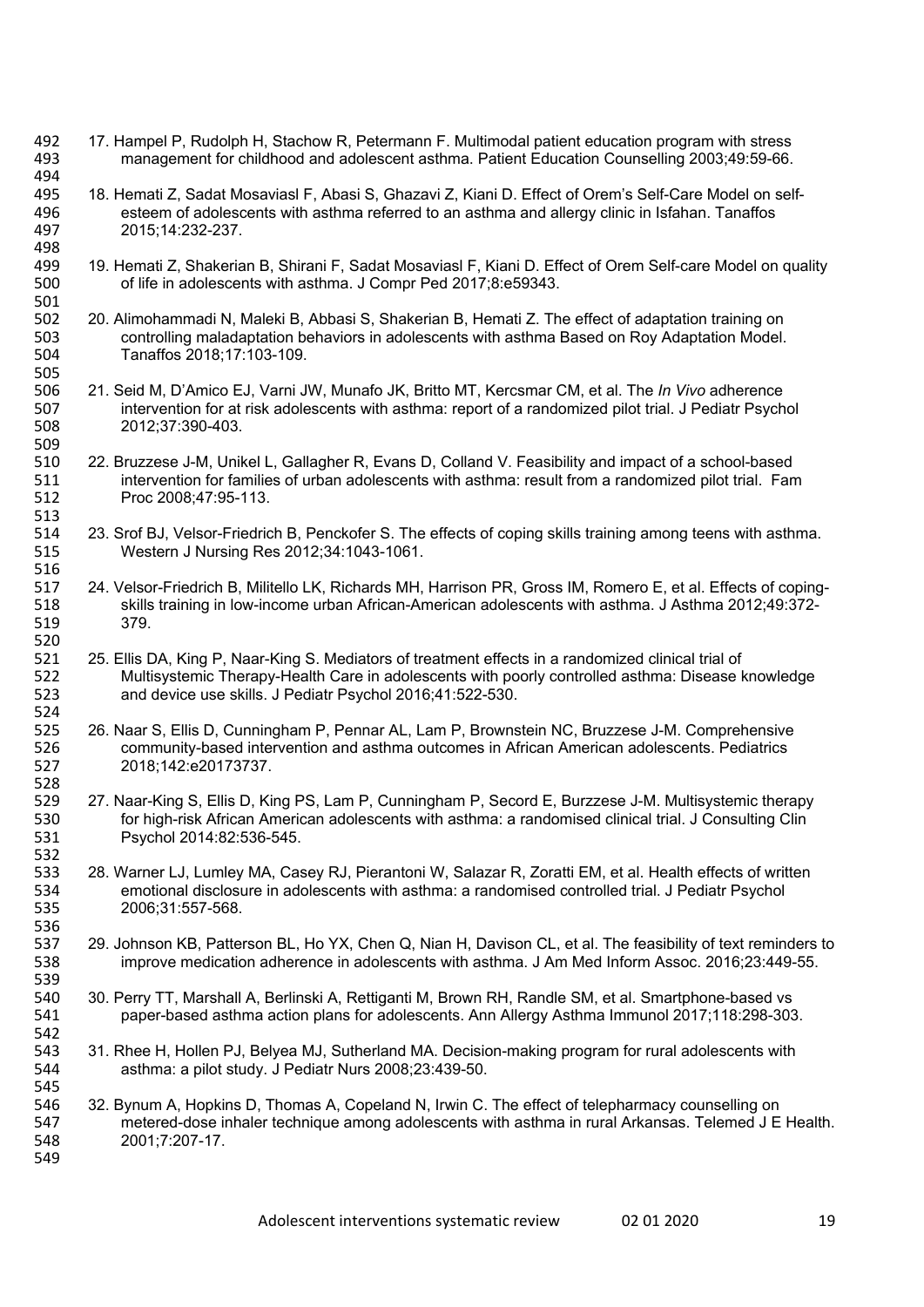- 550 33. Rikkers-Mutsaerts ERVM, Winters AE, Bakker MJ, van Stel HF, van der Meer V, de Jongste JC, et al.<br>551 Internet-based self-management compared with usual care in adolescents with asthma: a randomize 551 Internet-based self-management compared with usual care in adolescents with asthma: a randomized 552 controlled trial. Pediatr Pulmonol. 2012;47:1170-9.
- 553<br>554 554 34. Sleath B, Carpenter DM, Davis SA, Watson CH, Lee C, Loughlin CE, et al. Improving youth question-<br>555 asking and provider education during pediatric asthma visits. Patient Educ Couns 2018:101:1051-10 asking and provider education during pediatric asthma visits. Patient Educ Couns 2018;101:1051-1057.
- 556<br>557 557 35. Joseph CLM, Mahajan P, Stokes-Buzzelli S, Johnson DA, Duffy E, Williams R, et al. Pilot study of a<br>558 randomized trial to evaluate a web-based intervention targeting adolescents presenting to the 558 randomized trial to evaluate a web-based intervention targeting adolescents presenting to the<br>559 emergency department with acute asthma. Pilot and Feasibility Studies 2018:4:5. 559 emergency department with acute asthma. Pilot and Feasibility Studies 2018;4:5.
- 560<br>561 561 36. Joseph CLM, Ownby DR, Havstad SL, Saltzgaber J, Considine S, Johnson D, et al. Evaluation of a web-<br>562 based asthma management intervention program for urban teenagers: reaching the hard to reach. J 562 based asthma management intervention program for urban teenagers: reaching the hard to reach. J<br>563 Adolesc Health 2013:52:419-26. 563 Adolesc Health 2013;52:419-26.
- 564<br>565 565 37. Bruzzese J-M, Sheares BJ, Vincent DJ, Du Y, Sadeghi H, Levison MJ, Mellins RB, et al. Effects of a<br>566 school-based intervention for urban adolescents with asthma. A controlled trial. Am J Respir Crit Ca school-based intervention for urban adolescents with asthma. A controlled trial. Am J Respir Crit Care 567 Med; 2011;183:998-1006.
- 568<br>569 569 38. Cowie RL, Underwood MF, Little CB, Mitchell I, Spier S, Ford GT. Asthma in adolescents: a randomized, 570 controlled trial of an asthma program for adolescents and young adults with severe asthma. Can Respir<br>571 J 2002;9:253-259. J 2002;9:253-259.
- 572 573 39. Van Es SM, Nagelkerke AF, Colland VT, Scholten RJPM, Bouter LM. An intervention programme using<br>574 the ASE model aimed at enhancing adherence in adolescents with asthma. Patient Educ Couns 574 the ASE model aimed at enhancing adherence in adolescents with asthma. Patient Educ Couns<br>575 2001:44:193-203. 575 2001;44:193-203.
- 576<br>577 577 40. Salisbury C, Francis C, Rogers C, Parry K, Thomas H, Chadwick S, et al. A randomised controlled trial of<br>578 clinics in secondary schools for adolescents with asthma. Brit J Gen Prac 2002:52:988-996. 578 clinics in secondary schools for adolescents with asthma. Brit J Gen Prac 2002;52:988-996.
- 579<br>580 580 41. Al-sheyab N, Gallagher R, Crisp J, Shah, S. Peer-led education for adolescents with asthma in Jordan: a<br>581 cluster-randomized controlled trial. Pediatrics 2011:129:e106-112. 581 cluster-randomized controlled trial. Pediatrics 2011;129:e106-112.
- 582 583 42. Shah S, Peat JK, Mazurski EJ, Wang H, Sindhusake D, Bruce C, et al. Effect of peer led programme for 584 sathma education in adolescents: cluster randomised controlled trial. Brit Med J 2001;322:583-5. asthma education in adolescents: cluster randomised controlled trial. Brit Med J 2001;322:583-5.
- 585<br>586 586 43. Gibson PG, Shah S, Mamoon HA. Peer-led asthma education for adolescents: impact evaluation. J Adol<br>587 Health 1998:22:66-72. Health 1998;22:66-72.
- 588 589 44. Rhee H, Belyea MJ, Hunt JF, Brasch J. Effects of a peer-led asthma self-management program for 590<br>590 adolescents. Archives Pediatr Adol Med 2011:165:513-9. adolescents. Archives Pediatr Adol Med 2011;165:513-9.
- 591<br>592 592 45. Rhee H, Pesis-Katz I, Xing J. Cost benefits of a peer-led asthma self-management program for<br>593 adolescents. J Asthma 2012:49:606-13. 593 adolescents. J Asthma 2012;49:606-13.
- 594<br>595 595 46. Bignal WJR, Luberto CM, Cornette AF, Haj-Hamed M, Cotton S. Breathing retraining for African-<br>596 American adolescents with asthma: a pilot study of a school-based randomized controlled trial. American adolescents with asthma: a pilot study of a school-based randomized controlled trial. J 597 Asthma. 2015;52:889-896. 598
- 599 47. Agache I, Annesi-Maesano I, Bonertz A, Branca F, Cant A, Fras Z, Ingenrieth F, Namazova-Baranova L, 600 Odemyr M, Spanevello A, Vieths S. Prioritizing research challenges and funding for allergy and asthma and the need for translational research—The European Strategic Forum on Allergic Diseases. Allergy. 602 2019 May 9.
- 603<br>604 604 48. World Health Organization. Health 2020. A European policy framework and strategy for the 21st century 605 (2013). (http://www.euro.who.int/en/publications/abstracts/health-2020.-a-european-policy-framework-<br>606 and-strategy-for-the-21st-century-2013. accessed 28<sup>th</sup> December 2019) and-strategy-for-the-21st-century-2013, accessed  $28<sup>th</sup>$  December 2019) 607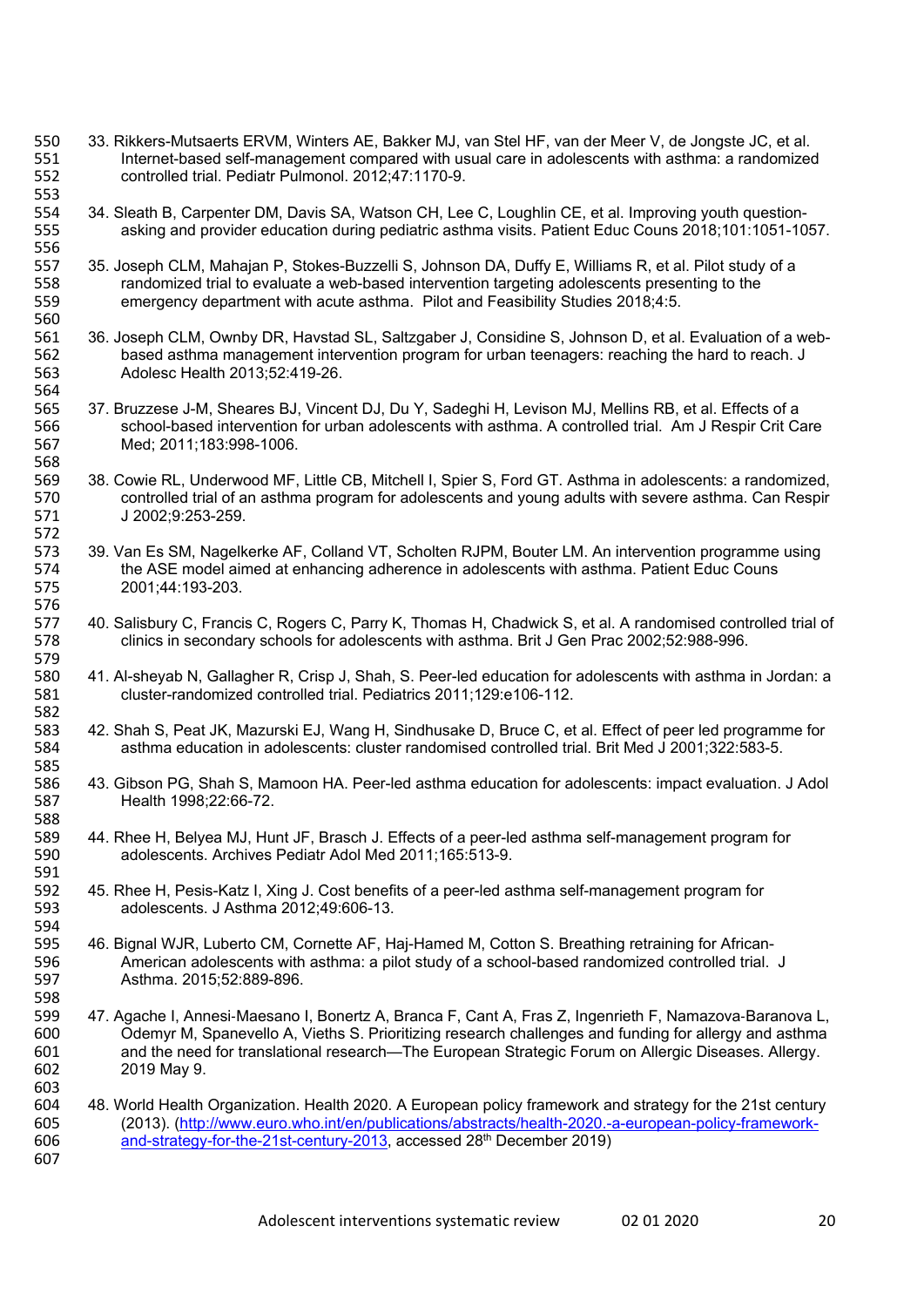- 49. A vision for population health: Towards a healthier future. Kings fund 2018.
- 609 (https://www.kingsfund.org.uk/publications/vision-population-health, accessed 28<sup>th</sup> December 2019)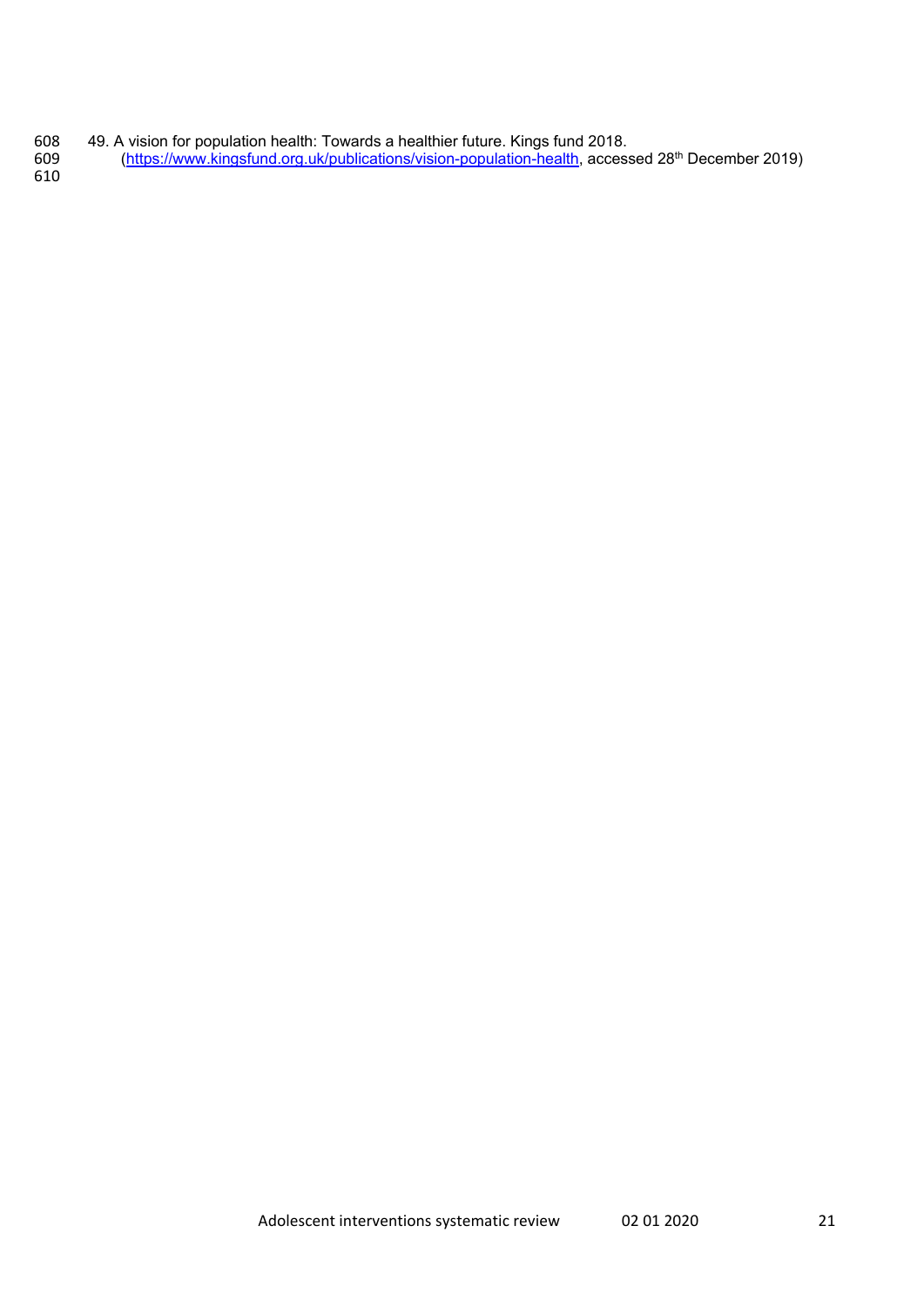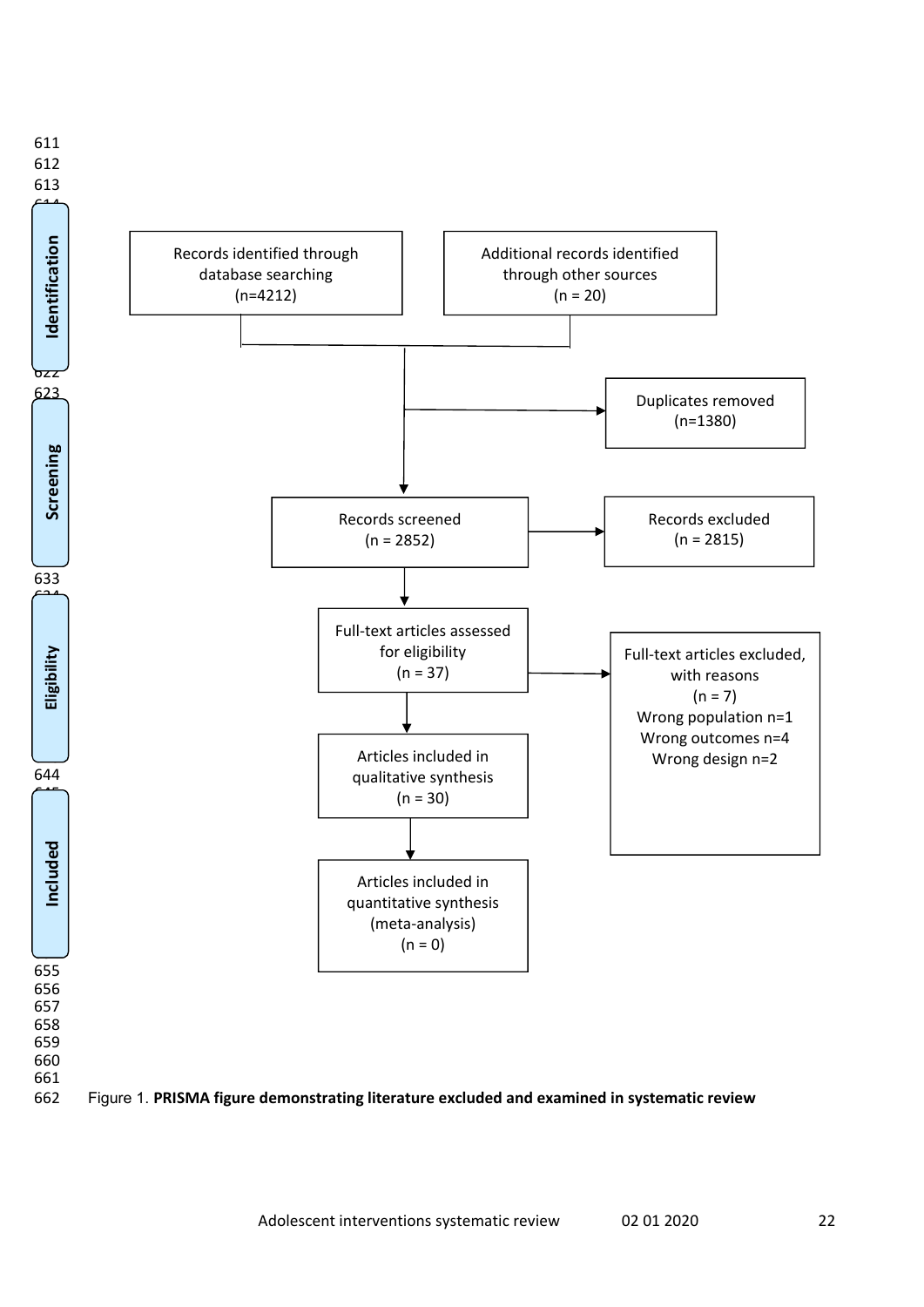| Author,<br>year,        | Population, number,<br>and setting | <b>Measures</b>             | Intervention                            | <b>Analysis</b>    | Authors' results /<br>conclusions | <b>Risk of</b><br><b>bias</b> |
|-------------------------|------------------------------------|-----------------------------|-----------------------------------------|--------------------|-----------------------------------|-------------------------------|
| country                 |                                    |                             |                                         |                    |                                   |                               |
|                         | <b>Psychological Interventions</b> |                             |                                         |                    |                                   |                               |
| 1.Alimo-                | N=64 from asthma and               | Questionnaire based on      | Six weeks with six two-hour sessions; 2 | Paired t test      | Mean score of maladaption         | Moderate                      |
| hammadi et              | allergy clinic with                | Roy's adaptation model.     | months follow up. Sessions run by       | Independent t test | behaviours significantly          |                               |
| al., 2018,              | moderate to severe                 | Before intervention and     | physicians, nurse and psychologists on  | Mann-Whitney       | reduced in intervention group     |                               |
| Iran                    | asthma; randomly                   | after 2 months.             | causes of asthma, asthma knowledge,     | <b>ANOVA</b>       | after training (p<0.001); no      |                               |
|                         | allocated to                       |                             | ways to prevent symptoms, managing      | Chi-square         | difference in control group.      |                               |
|                         | intervention and                   |                             | anxiety and depression, dietary advice. |                    | Significant differences           |                               |
|                         | control group; 11-21               |                             | Were called once a week for 2 months.   |                    | between intervention and          |                               |
|                         | years old; mean age                |                             | Control group receiving teaching and    |                    | control groups across all         |                               |
|                         | 15.8 experimental;                 |                             | problem solving by physician in regular |                    | domains of maladaptive            |                               |
|                         | 14.8 control group                 |                             | visits.                                 |                    | behaviours after intervention.    |                               |
| 2.Bruzzese              | N=24 families; 1 child             | Asthma symptoms.            | It's a Family Affair Intervention;      | One-tailed ANCOVA  | Improvement in caregivers         | Moderate                      |
| et al., 2008,           | with asthma and 1                  | Symptom prevention and      | behavioural intervention based on       | controlling for    | solving problems with             |                               |
| <b>USA</b>              | parent from each                   | asthma attack management    | CBT. Students: 6 group sessions on      | baseline comparing | children p<0.05; rated            |                               |
|                         | family; mean age                   | completed by students;      | prevention and management on            | intervention and   | children more responsible for     |                               |
|                         | children 12.9 years                | caregivers reported on      | asthma.                                 | control group at 2 | remembering to carry              |                               |
|                         | 13 male, 11 female.                | children's behaviour;       | Caregivers: 5 group sessions teaching   | month follow-up.   | medication p<0.05; children       |                               |
|                         | Setting: city public               | Asthma Responsibility       | child-rearing skills to support the     |                    | reported more steps to            |                               |
|                         | school. N=12                       | Questionnaire. Parent-      | youth's autonomy and asthma self-       |                    | prevent asthma symptoms           |                               |
|                         | randomised to                      | Adolescent Relationship     | management.                             |                    | p<0.05, reduction in nights       |                               |
|                         | intervention group;                | Questionnaire.              |                                         |                    | awakened p<0.01. No               |                               |
|                         | N=12 to control group.             |                             | Control group received no treatment.    |                    | difference in daytime             |                               |
|                         |                                    |                             |                                         |                    | symptoms.                         |                               |
| 3.Ellis et al.,         | N=167 12-16 year olds.             | Asthma knowledge (Family    | Multisystemic Therapy-Health Care       | Differences in     | Asthma knowledge improved         | Low                           |
| 2016 <sup>1</sup> , USA | Intervention N=84;                 | Asthma Management           | (MST-HC therapy adapted for youths      | asthma knowledge   | over time in intervention         |                               |
|                         | comparison N=86                    | System Scale, Asthma        | with poor asthma self-management);      | and device use     | group (p < 0.05), unchanged in    |                               |
|                         | African-American,                  | Knowledge scale and         | weekly sessions over 6 months versus    | skills assessed    | control group. Device skills      |                               |
|                         | moderate-severe                    | <b>Medication Adherence</b> | in home family support.                 | immediately after  | knowledge improved over           |                               |
|                         | asthma; home based                 | subscale)                   | Control: weekly supportive family       | and then 6 months  | time in intervention group,       |                               |
|                         | delivery                           |                             | counselling for 6 months                | post completion of | declined in control group         |                               |
|                         |                                    |                             |                                         | intervention using | (p<0.1). Asthma knowledge         |                               |

#### 663Table 1. Study characteristics ordered by type of intervention and risk of bias ratings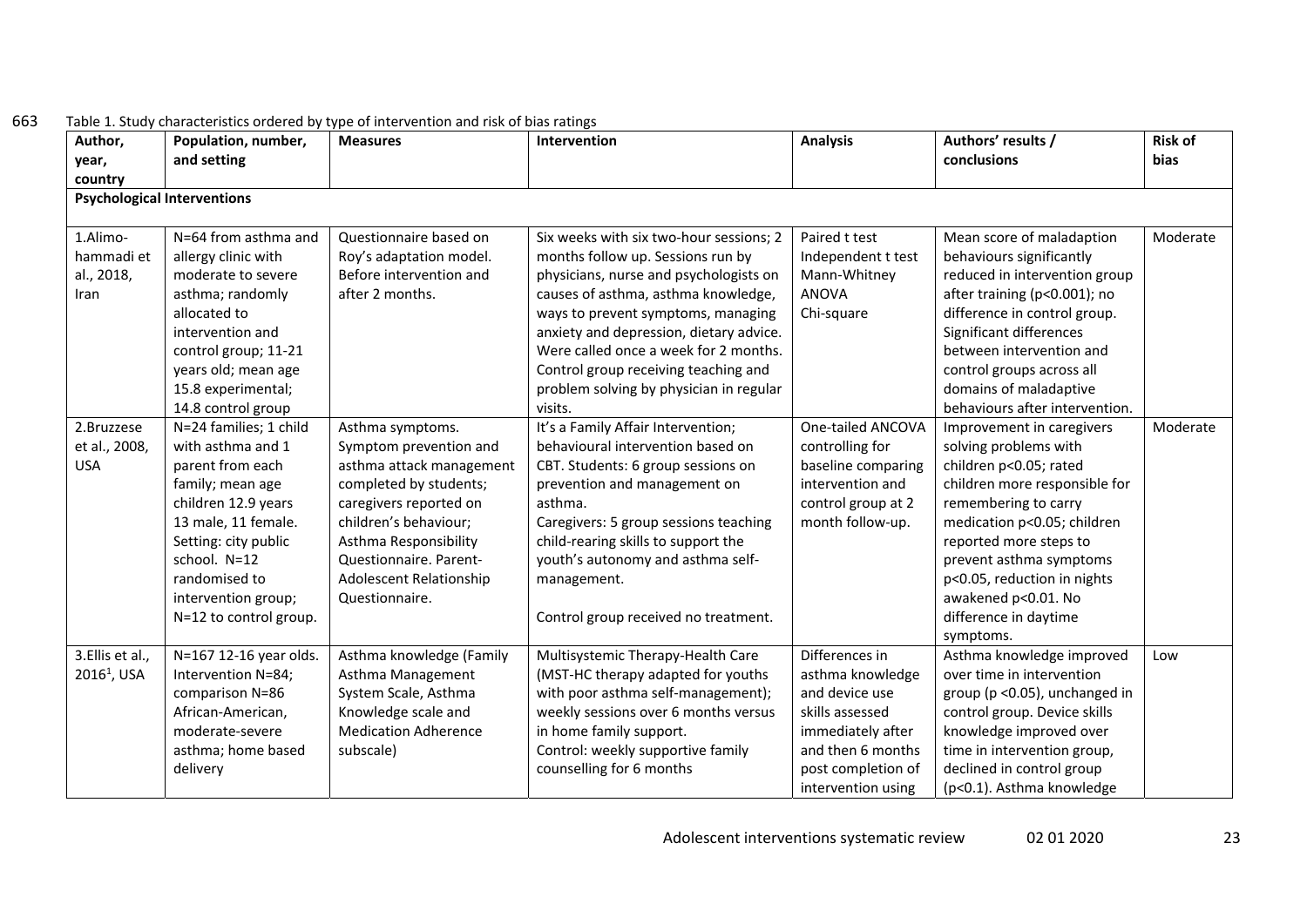| Author,<br>year,<br>country                    | Population, number,<br>and setting                                                                                                                                                      | <b>Measures</b>                                                                                                                                              | Intervention                                                                                                                                                                                           | <b>Analysis</b>                                                                                                                                                                                             | Authors' results /<br>conclusions                                                                                                                                                                                           | <b>Risk of</b><br>bias |
|------------------------------------------------|-----------------------------------------------------------------------------------------------------------------------------------------------------------------------------------------|--------------------------------------------------------------------------------------------------------------------------------------------------------------|--------------------------------------------------------------------------------------------------------------------------------------------------------------------------------------------------------|-------------------------------------------------------------------------------------------------------------------------------------------------------------------------------------------------------------|-----------------------------------------------------------------------------------------------------------------------------------------------------------------------------------------------------------------------------|------------------------|
|                                                |                                                                                                                                                                                         | Device use skills (Equipment<br>skills check-list                                                                                                            |                                                                                                                                                                                                        | linear mixed<br>models and t-test.                                                                                                                                                                          | and device use skills better in<br>intervention group 6 months<br>post treatment (p<0.5).                                                                                                                                   |                        |
| 4.Hampel et<br>al., 2003<br>Germany            | N=68 participants aged<br>8-16years from<br>inpatient asthma<br>clinics; analysis split by<br>age group: 8-10, 11-13,<br>14-16 years                                                    | General satisfaction with<br>health; German Coping<br>Questionnaires. Measures<br>taken before, immediately<br>after and 6 months after the<br>intervention. | Cognitive stress management training<br>versus educational programme<br>without stress management.                                                                                                     | Factorial ANOVA to<br>compare treatment<br>and control group<br>across different age<br>groups. Friedman<br>Rank, Wilcoxon and<br>Mann-Whitney U-<br>tests to assess long-<br>term effects at<br>follow-up. | Improvement in emotion and<br>problem focused-coping<br>strategies from pre- to post-<br>treatment in treatment group<br>in 14-16 year olds (p<0.05)                                                                        | High                   |
| 5. Hemati et<br>al., 2015 <sup>2</sup><br>Iran | N=64 adolescents with<br>asthma recruited from<br>hospital; N=32 to<br>control and N=32 to<br>intervention. Mean<br>age 14.15 years in<br>intervention; 15.21<br>years in control group | Coopersmith Self-Esteem<br>Inventories. Measures taken<br>before and 2 months after<br>intervention.                                                         | Semi-experimental study; 8 two-hour<br>sessions based on Orem's self-care<br>model and self-care needs delivered<br>by the researcher. Focused on self-<br>care and reduction of stress and<br>anxiety | Independent and<br>paired samples t-<br>tests.                                                                                                                                                              | Difference in mean score of<br>self-esteem between<br>intervention and control<br>group after training (p<0.05);<br>Increase in self-esteem in<br>intervention group post<br>training (p<0.05) but not in<br>control group. | High                   |
| 6. Hemati et<br>al., $2017^2$<br>Iran          |                                                                                                                                                                                         | Questionnaire based on<br>Orem's Self-Care Model;<br>QoL scale developed by<br>Marks et al to measure QoL<br>in adults with asthma.                          |                                                                                                                                                                                                        | Paired t test,<br>Independent t test,<br>Chi-square, Mann-<br>Whitney.                                                                                                                                      | Mean score of QoL in all<br>domains and overall<br>significantly reduced in<br>intervention group after<br>training (ps<0.05); no<br>difference in control group<br>(p>0.05).                                               | High                   |
| 7. Naar et<br>al., $20181$<br><b>USA</b>       | N=167 African<br>American adolescents;<br>12-16 years with<br>moderate to severe                                                                                                        | Lung function (FEV1)-<br>primary outcome.<br>Secondary outcome:                                                                                              | Multisystemic Therapy-Health Care<br>(MST-HC therapy adapted for youths<br>with poor asthma self-management);                                                                                          | T test, Chi-square,<br>Linear mixed-<br>effects models.                                                                                                                                                     | Adolescents in the treatment<br>group had greater<br>improvement in FEV <sub>1</sub> (p=0.01)<br>adherence to controller                                                                                                    | Low                    |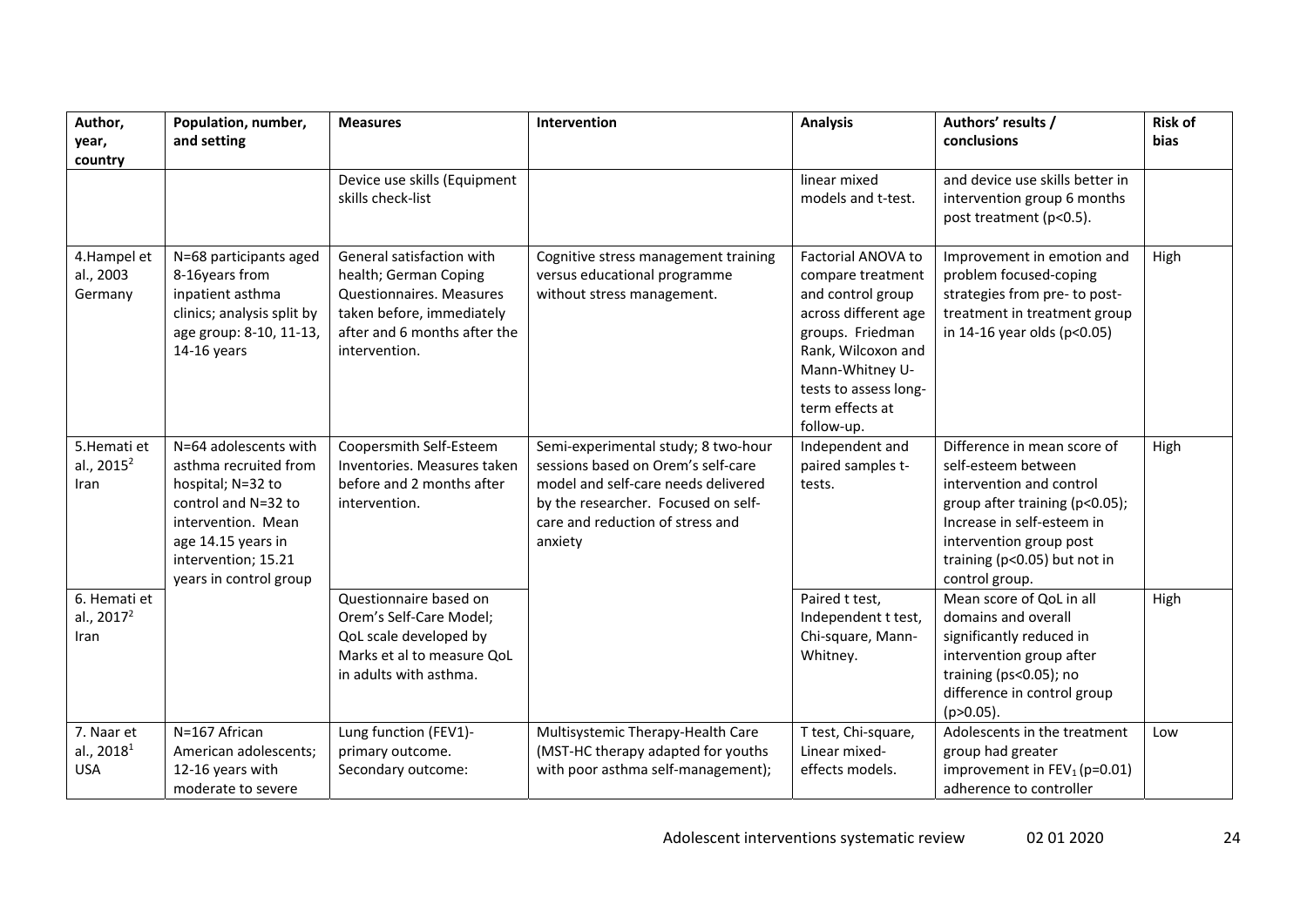| Author,                                                 | Population, number,                                                                                                                                                             | <b>Measures</b>                                                                                                                                                                                                          | Intervention                                                                                                                                                                                                                                                                                                   | <b>Analysis</b>                                                                                                                                                                                           | Authors' results /                                                                                                                                                                                                                                                   | <b>Risk of</b> |
|---------------------------------------------------------|---------------------------------------------------------------------------------------------------------------------------------------------------------------------------------|--------------------------------------------------------------------------------------------------------------------------------------------------------------------------------------------------------------------------|----------------------------------------------------------------------------------------------------------------------------------------------------------------------------------------------------------------------------------------------------------------------------------------------------------------|-----------------------------------------------------------------------------------------------------------------------------------------------------------------------------------------------------------|----------------------------------------------------------------------------------------------------------------------------------------------------------------------------------------------------------------------------------------------------------------------|----------------|
| year,                                                   | and setting                                                                                                                                                                     |                                                                                                                                                                                                                          |                                                                                                                                                                                                                                                                                                                |                                                                                                                                                                                                           | conclusions                                                                                                                                                                                                                                                          | bias           |
| country                                                 |                                                                                                                                                                                 |                                                                                                                                                                                                                          |                                                                                                                                                                                                                                                                                                                |                                                                                                                                                                                                           |                                                                                                                                                                                                                                                                      |                |
|                                                         | persistent asthma and<br>>-1 inpatient<br>hospitalization or >-2<br>ED visits in the last 12<br>months.<br>Randomized to MST-<br>HC (N=84) or in-home<br>family support (N=83). | medication adherence,<br>symptom severity, health<br>care use; hospitalizations<br>and ED visits. Data taken<br>from medical records;<br>FAMSS and DPD completed<br>Evaluation at baseline and<br>after 7 and 12 months. | weekly sessions over 6 months versus<br>in home family support.                                                                                                                                                                                                                                                | Multiple<br>imputation<br>methods within the<br>trajectory analysis.<br>Multiple binomial<br>regression.                                                                                                  | medication (p=.004) and<br>frequency of asthma<br>symptoms (p=.03) compared<br>to controls. Treatment group<br>had a greater reduction in<br>hospitalizations but no<br>difference in ED visits.                                                                     |                |
| 8. Naar-King<br>et al., 2014 <sup>1</sup><br><b>USA</b> |                                                                                                                                                                                 | Asthma Family Management<br>System Scale (a clinical<br>interview); medication<br>adherence daily phone<br>diary; lung function.<br>Measures taken at baseline<br>and 7 months post<br>treatment                         |                                                                                                                                                                                                                                                                                                                | T-tests and chi-<br>squares; mixed<br>models controlling<br>for gender, age,<br>family income, N of<br>treatment sessions,<br>single-parent<br>household. Intent<br>to treat and per<br>protocol analysis | ITT analysis - intervention<br>group more likely to improve<br>medication adherence and<br>FEV1. PP analysis -<br>intervention had medium<br>effect on adherence and small<br>to medium effect on FEV1 and<br>child response to asthma<br>symptoms and exacerbations | Low            |
| 9.Seid et al.,<br>2012, USA                             | N=28 12-18 year olds<br>with moderate-severe<br>asthma (N=14 in<br>control group, N=14 in<br>intervention group).<br>Outpatient setting.                                        | Participant motivation,<br>adherence barriers, asthma<br>symptoms and HRQOL:<br>PedsQL                                                                                                                                   | Education, in-person motivational<br>interviewing and problem-solving skills<br>training (2 sessions 1 week apart);<br>phone with tailored text messages.<br>Control: asthma education and phone<br>without tailored text messages.<br>Intervention lasted 1month, with<br>follow-up then and one month later. | Comparison<br>between time<br>points using<br>Wilcoxon rank-sum<br>and repeated<br>measures analysis<br>of variance.                                                                                      | At 1 and 3 months, asthma<br>symptoms (Cohen's d's=0.40,<br>0.96) and HRQOL (Cohen's<br>d's=0.23, 1.25) had clinically<br>meaningful medium to large<br>effect size improvement in<br>the intervention group.                                                        | Moderate       |
| 10.Srof et<br>al., 2012,<br><b>USA</b>                  | N=39 14 to 18 year<br>olds with asthma from<br>3 midwestern high<br>schools                                                                                                     | Asthma Belief Survey for<br>self-efficacy; Revised<br><b>Personal Resource</b><br>Questionnaire for social<br>support; PAQLQ asthma<br>QoL; peak exp flow rate;                                                          | Coping skills training based on<br>cognitive behaviour strategy. One<br>session per week for five weeks.<br>Control group - usual care.                                                                                                                                                                        | ANCOVA to<br>compare treatment<br>and control group<br>and to compare<br>pre- and post-<br>scores for                                                                                                     | Treatment group scored sig<br>higher on self-efficacy<br>(p<0.001), activity related QoL<br>(p=0.05), social support<br>(p<0.001) than control group.<br>Pre- to post-treatment                                                                                      | Moderate       |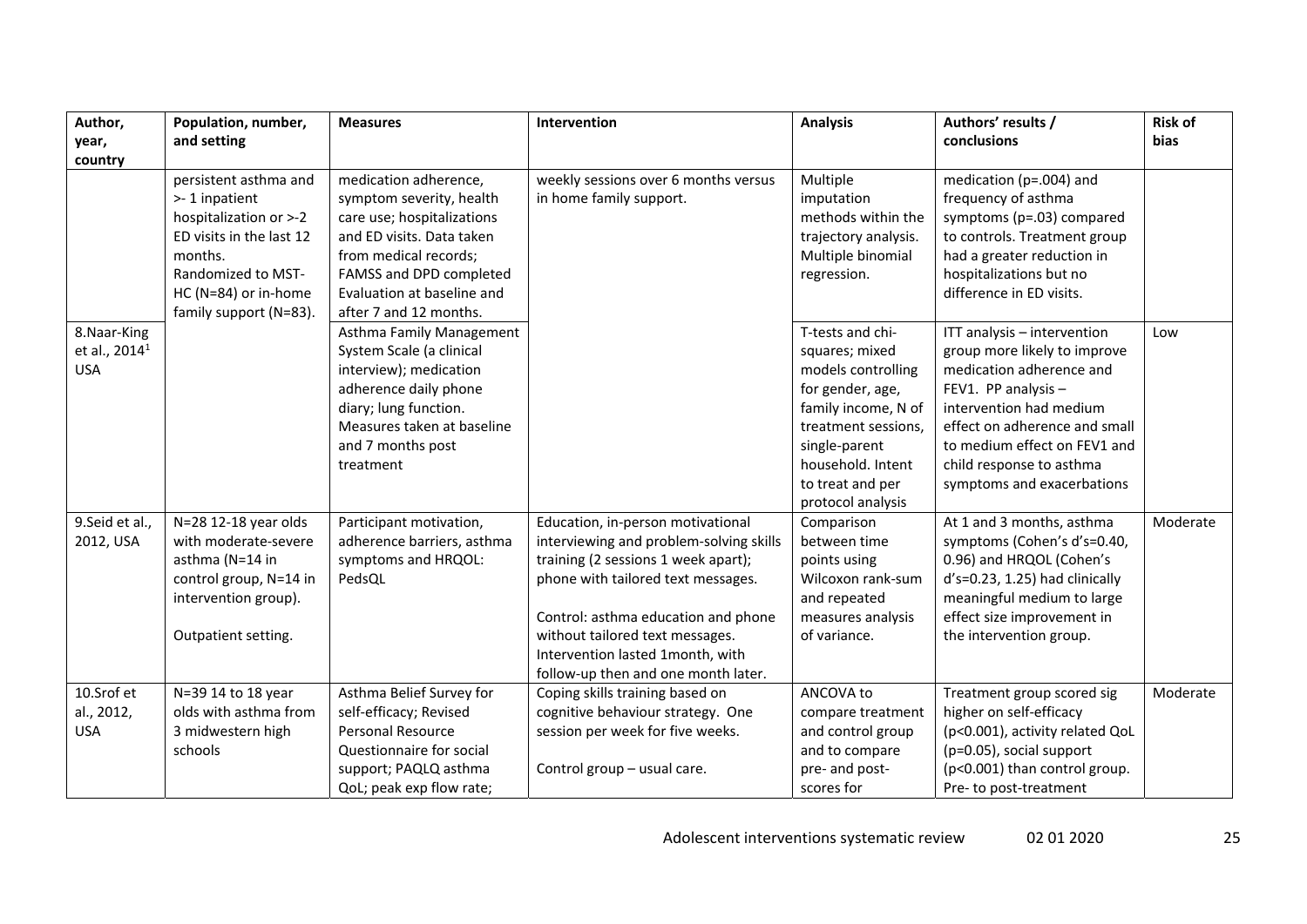| Author,                                               | Population, number,                                                                            | <b>Measures</b>                                                                                                                                                                                                                                                                                                                                              | Intervention                                                                                                                | <b>Analysis</b>                                              | Authors' results /                                                                                                                                                                                                                                                               | <b>Risk of</b> |
|-------------------------------------------------------|------------------------------------------------------------------------------------------------|--------------------------------------------------------------------------------------------------------------------------------------------------------------------------------------------------------------------------------------------------------------------------------------------------------------------------------------------------------------|-----------------------------------------------------------------------------------------------------------------------------|--------------------------------------------------------------|----------------------------------------------------------------------------------------------------------------------------------------------------------------------------------------------------------------------------------------------------------------------------------|----------------|
| year,<br>country                                      | and setting                                                                                    |                                                                                                                                                                                                                                                                                                                                                              |                                                                                                                             |                                                              | conclusions                                                                                                                                                                                                                                                                      | <b>bias</b>    |
|                                                       |                                                                                                | diary for symptoms;<br>medication use Post-test<br>measures 6 weeks after end<br>of intervention.                                                                                                                                                                                                                                                            |                                                                                                                             | treatment group,<br>controlling for<br>baseline scores       | improvement in treatment<br>group for self-efficacy<br>(p<0.001) and QoL (p=.02)                                                                                                                                                                                                 |                |
| 11.Velsor-<br>Friedrich et<br>al., 2012<br><b>USA</b> | N=137 African<br>American adolescents<br>with asthma from 5<br>high schools                    | Parent asthma self-care<br>questionnaires; Asthma self-<br>care; Asthma QoL;<br>Knowledge About Asthma;<br>Asthma self-efficacy; Coping<br>frequency/efficacy; FEV <sub>1</sub> ,<br>FVC, PEFR, number of<br>symptom days; ED visits;<br>hospitalisation. Measures<br>taken at baseline, 2 months<br>(immediately after<br>intervention), 6 and 12<br>months | Randomised controlled trial of a<br>coping skills intervention compared<br>with standard asthma education                   | Multiple<br>regression; ANOVA                                | Both groups improved over<br>time. No significant<br>differences in groups in<br>relation to QoL, knowledge,<br>self-efficacy, symptoms days<br>and school absences.                                                                                                             | Moderate       |
| 12. Warner<br>et al., 2006<br><b>USA</b>              | N=50 adolescents aged<br>12-17yrs with asthma<br>and parents,<br>randomised to each<br>group.  | Mood ratings; essay ratings;<br>Asthma Sum Scale (for<br>asthma symptoms); PANAS<br>for children; Child Behaviour<br>Check List; Functional<br>Disability Inventory; lung<br>function. Measures taken at<br>baseline, 1 and 2 months<br>after the intervention.                                                                                              | Written emotional disclosure: write for<br>3 days about stressful events or<br>control topics - how you manage your<br>time | <b>Factorial ANOVA</b><br>and ANCOVA;<br>regression analyses | Improvement in positive<br>affect and internalizing<br>problems in intervention<br>versus control group (p<0.01).<br>Decreased asthma symptoms<br>and functional disability in<br>intervention group in those<br>with baseline elevations. No<br>differences in FEV <sub>1</sub> | Moderate       |
| <b>E-Health interventions</b>                         |                                                                                                |                                                                                                                                                                                                                                                                                                                                                              |                                                                                                                             |                                                              |                                                                                                                                                                                                                                                                                  |                |
| 1.Bynum et<br>al., 2001,<br><b>USA</b>                | N=49 rural adolescents<br>aged 12-19 years with<br>asthma; intervention<br>N=24, control N=25. | MDI technique and patient<br>satisfaction. MDI technique<br>checklist completed before,                                                                                                                                                                                                                                                                      | Compressed video telecommunication<br>(telepharmacy) with a pharmacist to<br>review and instruct on MDI technique.          | ANOVA,<br>chi-square, t-test                                 | From pre-test to follow-up<br>the telepharmacy counselling<br>group showed more                                                                                                                                                                                                  | High           |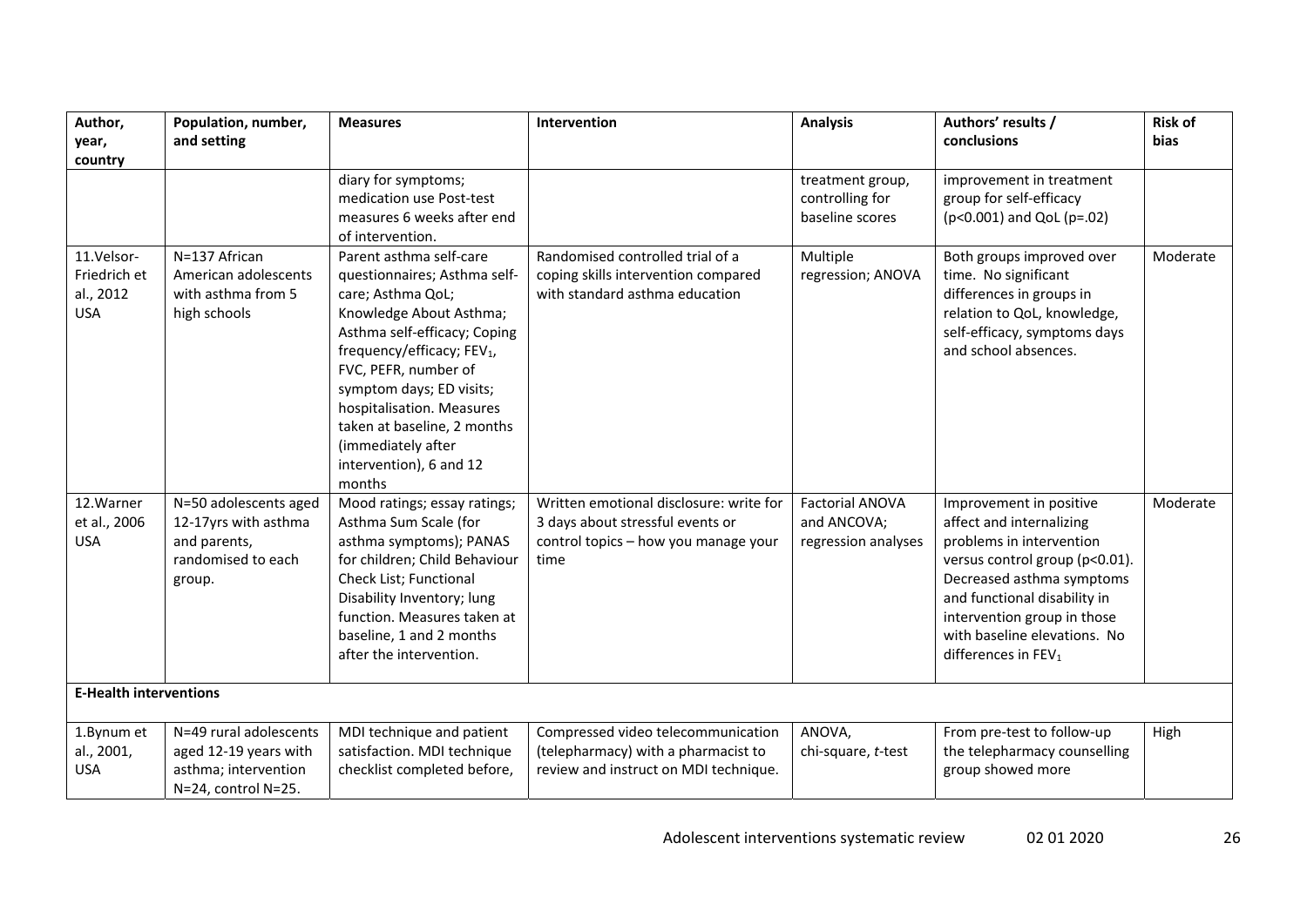| Author,<br>year,                         | Population, number,<br>and setting                                                                                                                                       | <b>Measures</b>                                                                                                                                                | Intervention                                                                                                                                                                                                      | <b>Analysis</b>                                                                                                        | Authors' results /<br>conclusions                                                                                                                                                                                                                                                                           | <b>Risk of</b><br><b>bias</b> |
|------------------------------------------|--------------------------------------------------------------------------------------------------------------------------------------------------------------------------|----------------------------------------------------------------------------------------------------------------------------------------------------------------|-------------------------------------------------------------------------------------------------------------------------------------------------------------------------------------------------------------------|------------------------------------------------------------------------------------------------------------------------|-------------------------------------------------------------------------------------------------------------------------------------------------------------------------------------------------------------------------------------------------------------------------------------------------------------|-------------------------------|
| country                                  | 69% female. Local<br>health clinic setting                                                                                                                               | immediately after and 2-4<br>weeks post intervention.<br>Evaluation form to assess<br>participant satisfaction<br>completed 2-4 weeks later.                   | Control: written instructions on MDI<br>technique.                                                                                                                                                                |                                                                                                                        | improvement in MDI<br>technique than<br>control group (p=0.001). No<br>significant difference between<br>telepharmacy group and<br>control group in satisfaction                                                                                                                                            |                               |
| 2.Johnson et<br>al., 2016,<br><b>USA</b> | N=89 12-17 year olds;<br>N=46 in intervention<br>group, N=43 in control<br>group with current<br>asthma diagnosis.<br><b>Outpatient setting</b>                          | Medication adherence,<br>Asthma Control Test,<br>Perceptions of Asthma<br>medication survey, Self-<br>efficacy scale, Illness<br>management scale.             | MyMediHealth personal health<br>application- web based system that<br>sends medication reminders via text.<br>Used for 3 weeks.<br>Control: Online educational materials<br>about asthma medication<br>management | Wilcoxon and<br>Pearson tests used<br>to assess change in<br>adherence, self-<br>efficacy, ACT and<br>QoL ITT analysis | scores.<br>Intervention improved<br>adherence in past 7 days<br>(p=0.01), improved self-<br>efficacy (p=0.016), and QoL<br>(p=0.037) compared to<br>control group. No effect on<br>ACT.                                                                                                                     | Low                           |
| 3.Joseph et<br>al., 2013,<br><b>USA</b>  | N=422 Urban, African-<br>American 9th-12th<br>grade students, with<br>any asthma severity.<br>N=204 in intervention<br>group; N=218 in<br>control group.<br>School based | Symptom free days,<br>restricted activity, missed<br>school; ED visits and<br>hospitalization                                                                  | Puff-city- web-based, computer-<br>tailored intervention. Initial survey and<br>4 online sessions within 180 days.<br>Novel intervention.<br>Control: 4 asthma education sessions.                                | Outcome<br>comparison at 12<br>month follow-up<br>analysed by<br>binomial regression<br>or Chi-squared/<br>Wilcoxons   | Intervention group reported<br>reduced symptom days at 12<br>month follow-up (aRR 0.8,<br>95% CI 0.6-1.0, p= 0.019). No<br>difference in ED visits/<br>hospitalization. For moderate-<br>severe asthmatics- greater<br>effects seen on symptom<br>reduction (aRR 0.6, 95% CI<br>$0.5 - 0.9$ , $p = 0.013$ . | High                          |
| 4.Joseph et<br>al., 2018<br><b>USA</b>   | N=121 13-19 year olds<br>attending ED with<br>acute asthma. N=65 in<br>treatment group, 86%<br>African American.<br>ED initiated setting                                 | Primary outcome: ED visits<br>at 12 months.<br>Secondary: asthma control<br>as measured by the ACT,<br>functional status, quality of<br>life, behaviour change | Puff-city- web-based, computer-<br>tailored intervention. 4 education<br>sessions plus a booster.<br>Control group: standard care + access<br>to existing asthma informational<br>websites                        | Wilcoxon test and<br>adjusted OR.                                                                                      | 33.8% of treatment teens<br>had made an ED visit,<br>versus 46.4% of control teens,<br>$OR = 0.53 (0.24 - 1.15)$ ,<br>$p = 0.15$ . No secondary<br>endpoints were<br>statistically significant.                                                                                                             | Low                           |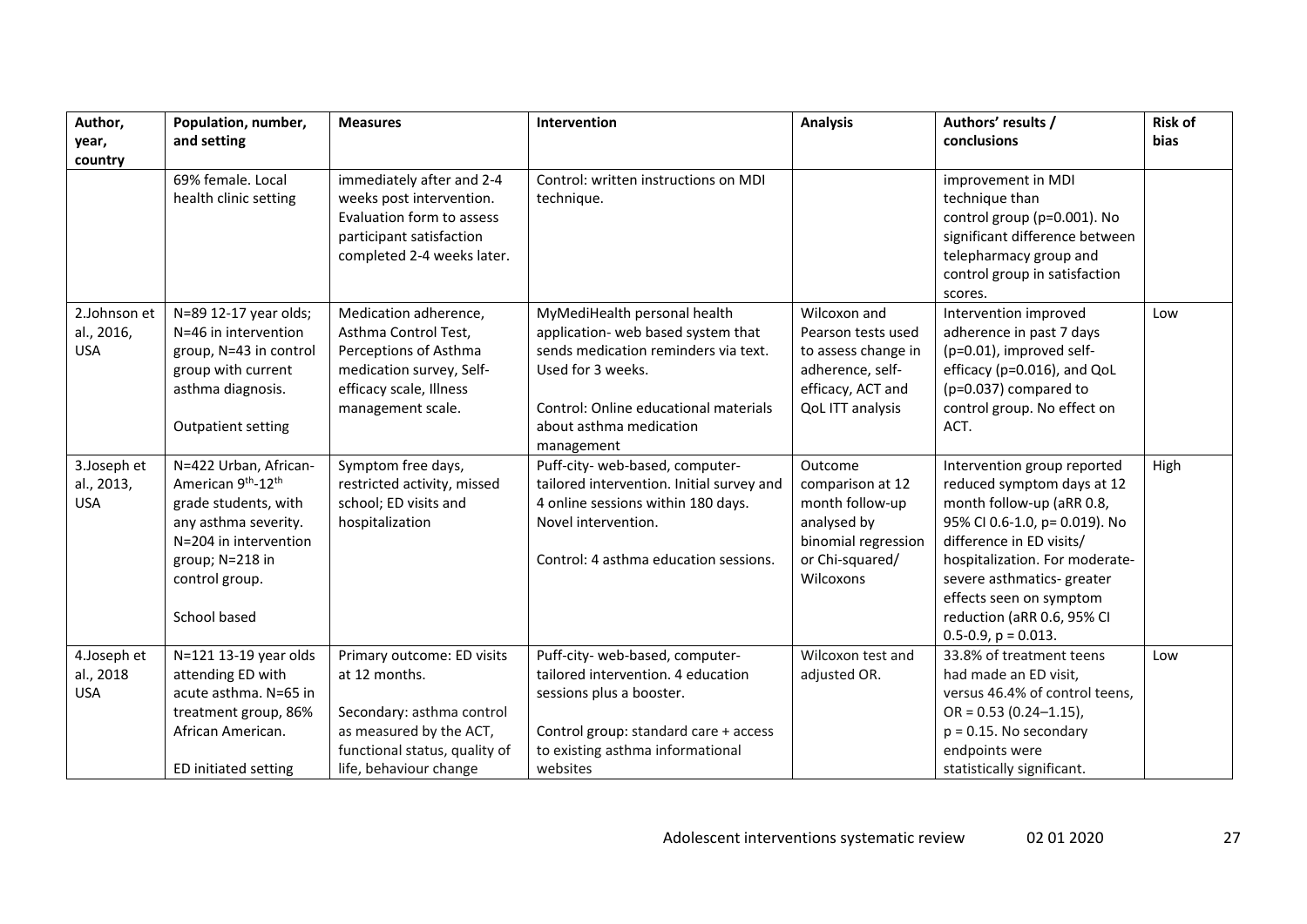| Author,<br>year,<br>country                             | Population, number,<br>and setting                                                                                                                           | <b>Measures</b>                                                                                                                                                                                                    | Intervention                                                                                                                                                                                                              | <b>Analysis</b>                                                                            | Authors' results /<br>conclusions                                                                                                                                                                                                           | <b>Risk of</b><br>bias |
|---------------------------------------------------------|--------------------------------------------------------------------------------------------------------------------------------------------------------------|--------------------------------------------------------------------------------------------------------------------------------------------------------------------------------------------------------------------|---------------------------------------------------------------------------------------------------------------------------------------------------------------------------------------------------------------------------|--------------------------------------------------------------------------------------------|---------------------------------------------------------------------------------------------------------------------------------------------------------------------------------------------------------------------------------------------|------------------------|
| 5. Perry et<br>al., 2017<br><b>USA</b>                  | N=34 12-17 year olds<br>with asthma (using a<br>controller device).<br>N=17 in intervention,<br>N=17 in control group<br>Outpatient based                    | ACT, self-efficacy scores<br>after 6 months                                                                                                                                                                        | Novel smartphone based personalized<br>asthma action plan, including<br>symptoms diary, medication<br>reminders. Not validated<br>Control: paper Action-plan and paper<br>symptom diary                                   | Wilcoxon rank-sum<br>test                                                                  | Improvement in ACT seen in<br>in intervention group when<br>stratified for "uncontrolled"<br>asthma ( $p = 0.04$ ). No<br>improvement seen in control<br>group or well-controlled<br>asthmatics. No improvement<br>in self-efficacy scores. | High                   |
| 6 Rikkers-<br>Mutsaerts et<br>al., 2012,<br>Netherlands | N=90 12-18 year olds<br>with poorly controlled<br>asthma; N=46<br>intervention, N=44 in<br>control group.<br>Outpatient setting                              | Primary end-point: PAQLQ,<br>secondary outcome asthma<br>control questionnaire, FEV <sub>1</sub> ,<br>daily ICS dose, exacerbation<br>and symptom-free days<br>Outcomes assessed at<br>baseline, 3 months, 1 year. | Internet based self-management<br>education (web-based and face to<br>face), weekly ACQ and FEV1 reporting,<br>followed by tailored electronic action<br>plan + usual care for 1 year<br>Control: Usual care.             | Linear mixed<br>effects modelling<br>used for difference<br>in PAQLQ and ACQ<br>over time. | At 3 months, PAQLQ<br>improved in intervention<br>compared to control group<br>(p=0.02). No difference at 12<br>months. At 3 months ACQ<br>improved more in<br>intervention than control<br>group (p<0.01). No difference<br>at 12 months.  | Low                    |
| 7.Rhee et<br>al., 2008<br><b>USA</b>                    | N=41 adolescents age<br>14-20. Intervention<br>N=20; control N=21<br>with current asthma<br>diagnosis.<br>Rural outpatient<br>setting                        | Participant reported<br>decision making quality<br>scale; Risk Motivation<br>Questionnaire, assessment<br>of drug use                                                                                              | Computer assisted decision making<br>programme-tailored counselling and<br>two modules delivered on computer-<br>lasting 1 hour. Boosters sent at 2 and 4<br>months<br>Control: Watched a sham CD ROM on<br>study skills. | Mixed general<br>linear model at 6<br>months post-<br>intervention.                        | No significant group<br>differences over time for<br>decision making scores.<br>Decreased smoking and drug<br>use motivation scores seen in<br>intervention group at 6<br>months (p<0.02).                                                  | High                   |
| 8.Sleath et<br>al., 2018<br><b>USA</b>                  | N=359 English or<br>Spanish speaking<br>adolescents aged 11-<br>17 years with asthma;<br>N=185 intervention;<br>N=174 controls.<br>Paediatric clinic setting | Demographic variables; N of<br>questions asked                                                                                                                                                                     | Pragmatic randomised controlled trial;<br>asthma question prompt list with<br>video intervention vs usual care                                                                                                            | Chi-square; t-tests                                                                        | Intervention group more<br>likely to ask 1 or more<br>questions about medication,<br>triggers and environmental<br>control than control group                                                                                               | Low                    |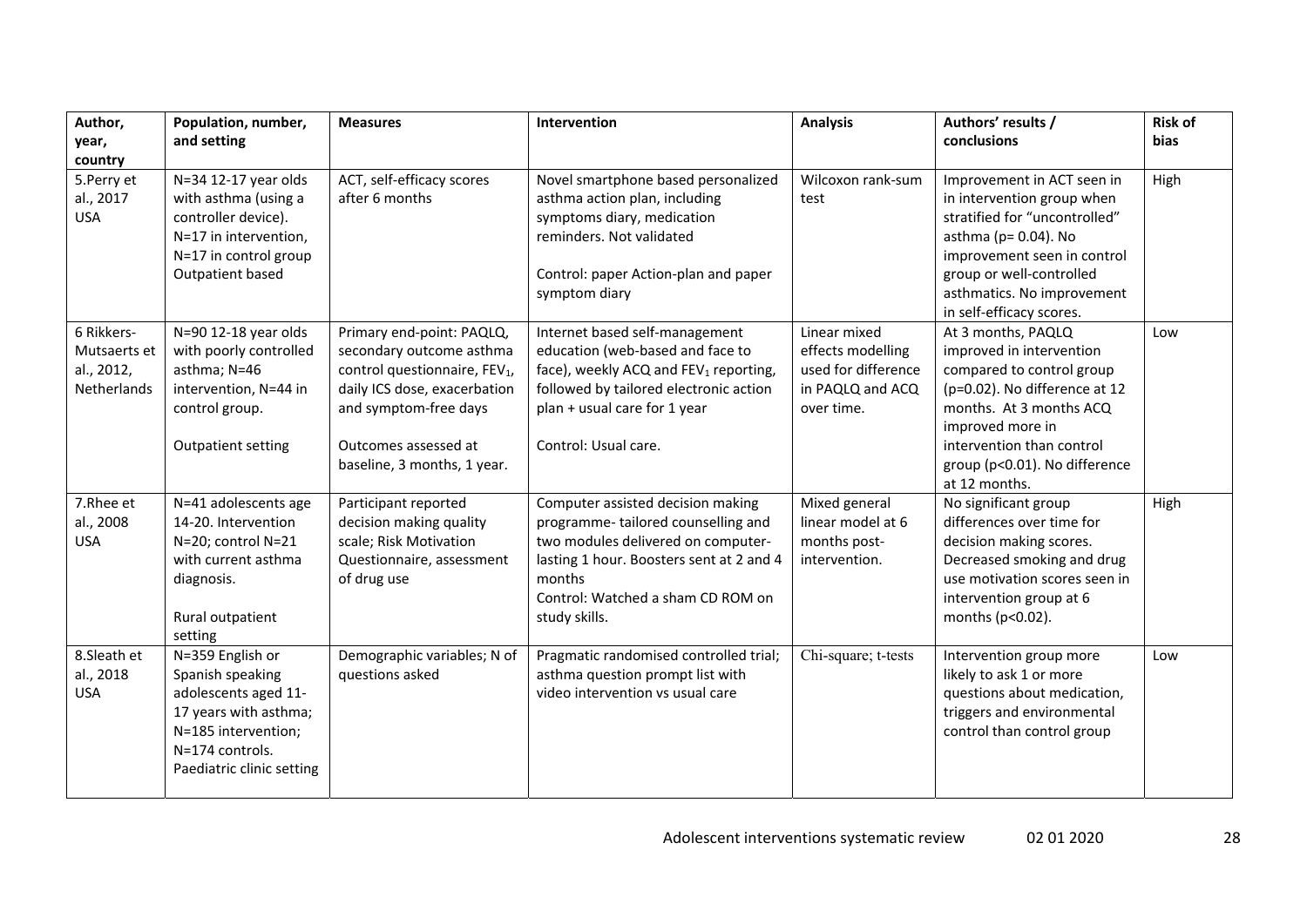| Author,<br>year,<br>country               | Population, number,<br>and setting                                                                                                                                         | <b>Measures</b>                                                                                                                                                                                                                                                              | Intervention                                                                                                                                                                                                                                                                           | <b>Analysis</b>                                                                                                      | Authors' results /<br>conclusions                                                                                                                                                                                                                                                                                                                                                        | <b>Risk of</b><br>bias |
|-------------------------------------------|----------------------------------------------------------------------------------------------------------------------------------------------------------------------------|------------------------------------------------------------------------------------------------------------------------------------------------------------------------------------------------------------------------------------------------------------------------------|----------------------------------------------------------------------------------------------------------------------------------------------------------------------------------------------------------------------------------------------------------------------------------------|----------------------------------------------------------------------------------------------------------------------|------------------------------------------------------------------------------------------------------------------------------------------------------------------------------------------------------------------------------------------------------------------------------------------------------------------------------------------------------------------------------------------|------------------------|
| <b>Educational interventions</b>          |                                                                                                                                                                            |                                                                                                                                                                                                                                                                              |                                                                                                                                                                                                                                                                                        |                                                                                                                      |                                                                                                                                                                                                                                                                                                                                                                                          |                        |
| 1.Bruzzese<br>et al., 2011<br><b>USA</b>  | N=345 Urban teens<br>(average age 15) with<br>moderate-severe<br>asthma; N=175<br>intervention, N=170<br>control;<br>68% female. School<br>setting                         | Symptom frequency (over<br>last 2 weeks), QOL (using<br>PAQLQ) and asthma self-<br>management indices;<br>secondary outcomes-<br>activity restriction (past 2<br>weeks), school absence,<br>asthma medical<br>management and health<br>care use.<br>6 and 12 month follow-up | ASMA (Asthma Self-management for<br>Adolescents) developed by authors.<br>Three group sessions + individual<br>coaching sessions held weekly over 8<br>weeks for participants. Their medical<br>providers received academic detailing.<br>Controls: normal care                        | Regression analysis<br>of asthma self-<br>management<br>indices, activity<br>restriction, QoL and<br>health-care use | Intervention group reported<br>better self-management than<br>controls at 6 and 12 months<br>(p<0.0001), better self-<br>efficacy, improved use of<br>controller medication (p=<br>0.006) and increase use of a<br>written treatment plan,<br>reduced asthma symptoms<br>$(p=0.003)$ , reduced night<br>waking/school absence,<br>reduction in acute medical<br>visits ( $p = 0.0002$ ). | Low                    |
| 2.Cowie et<br>al., 2002,<br>Canada        | N=93 15-20 yr olds<br>who had attended ED<br>with asthma. At 6<br>month follow up N=29<br>in intervention group,<br>N=33 in control.<br>Community setting.                 | Primary: ED attendance in 6<br>months following<br>intervention.<br>Secondary: asthma quality<br>of life and severity                                                                                                                                                        | Young Adult Action programme-2<br>visits. Completed questionnaires<br>(asthma severity and QoL), spirometry,<br>received asthma education and<br>medical review.<br>Control: Attended an appointment to<br>complete questionnaire and<br>spirometry + revision of inhaler<br>technique | Chi Square Fisher's<br>exact test, t-test,<br>Kruskal-Wallis                                                         | Both groups showed<br>improvement in asthma<br>impact and ED attendance.<br>Symptom and emotional QoL<br>improved in intervention<br>group compared to control<br>group (p<0.05).                                                                                                                                                                                                        | High                   |
| 3.Salisbury<br>et al., 2002,<br><b>UK</b> | N=455 Secondary<br>school children with<br>asthma; N=157 in<br>school clinic arm,<br>N=151 practice care<br>arm; N=142 control<br>school. School/<br>primary care setting. | Primary outcome: PAQLQ<br>(QoL scale), level of<br>symptoms and proportion<br>of patients with a review<br>consultation in 6 months                                                                                                                                          | Nurse led asthma clinic in school, 1<br>and 6 month follow-up.<br>Control: GP review of asthma (practice<br>care group)- normal care. Control<br>school group- similar school with no<br>asthma clinic running.                                                                        | Logistic regression,<br>ordinal regression<br>and analysis of co-<br>variance.                                       | More pupils in intervention<br>group attended an asthma<br>review compared to controls<br>(p<0.001), no difference in<br>symptoms or QoL scores.<br>Intervention group had higher<br>inhaler technique scores<br>$(p<0.001)$ .                                                                                                                                                           | Low                    |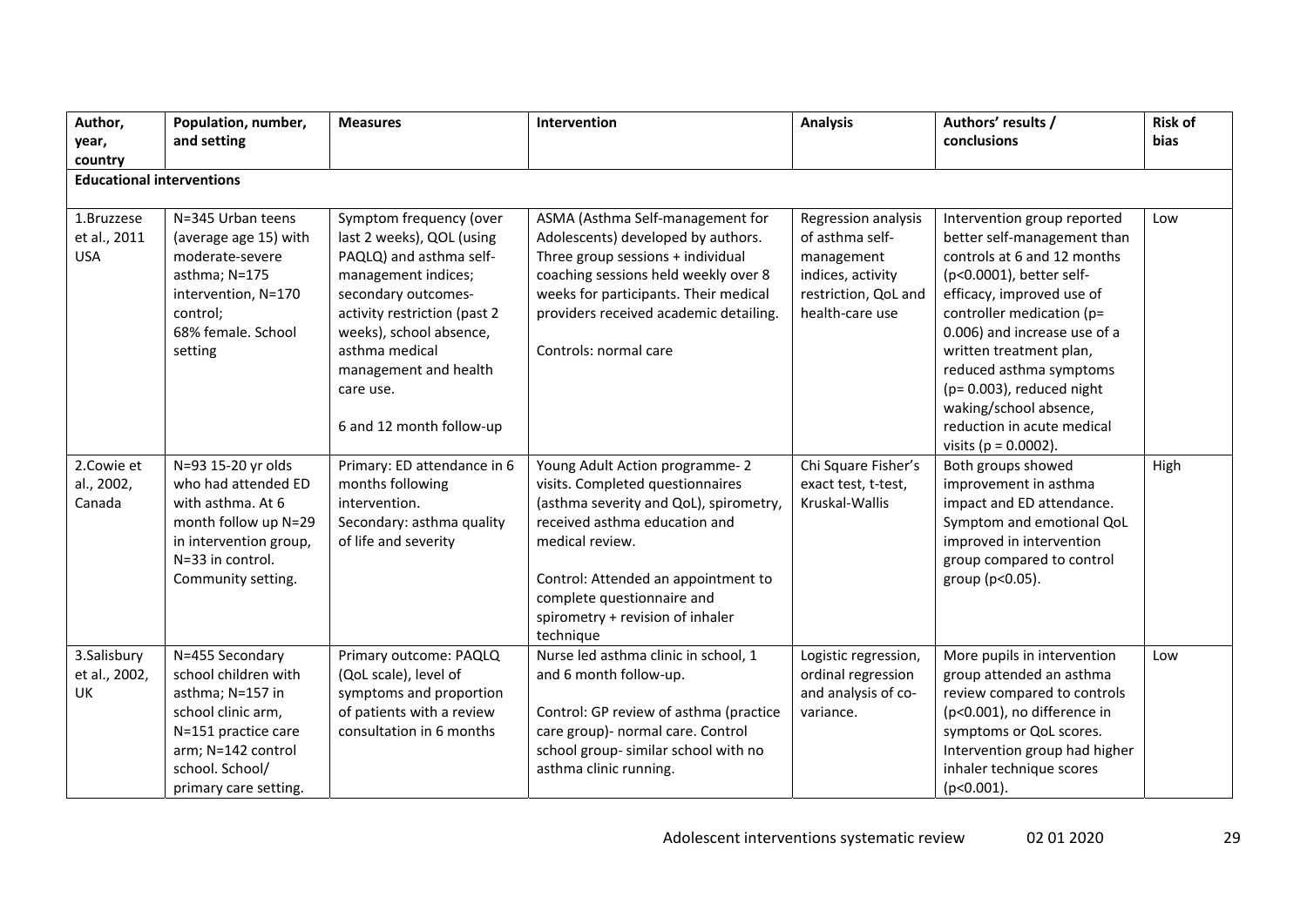| Author,                                  | Population, number,                                                                                                                                                  | <b>Measures</b>                                                                                                                                                                                                                                                                  | Intervention                                                                                                                                                                                                                                                                         | <b>Analysis</b>                                                                                                                                               | Authors' results /                                                                                                                                                                               | <b>Risk of</b> |
|------------------------------------------|----------------------------------------------------------------------------------------------------------------------------------------------------------------------|----------------------------------------------------------------------------------------------------------------------------------------------------------------------------------------------------------------------------------------------------------------------------------|--------------------------------------------------------------------------------------------------------------------------------------------------------------------------------------------------------------------------------------------------------------------------------------|---------------------------------------------------------------------------------------------------------------------------------------------------------------|--------------------------------------------------------------------------------------------------------------------------------------------------------------------------------------------------|----------------|
| year,                                    | and setting                                                                                                                                                          |                                                                                                                                                                                                                                                                                  |                                                                                                                                                                                                                                                                                      |                                                                                                                                                               | conclusions                                                                                                                                                                                      | <b>bias</b>    |
| country                                  |                                                                                                                                                                      |                                                                                                                                                                                                                                                                                  |                                                                                                                                                                                                                                                                                      |                                                                                                                                                               |                                                                                                                                                                                                  |                |
| 4.Van Es et<br>al., 2001.<br>Netherlands | N=112 11-18 yr olds<br>with asthma; N=58<br>intervention; N=54<br>control. Outpatient<br>setting                                                                     | Attitude- social influence-<br>self efficacy model (ASE)<br>variables including<br>adherence, self efficacy,<br>positive and negative<br>attitudes, social influence                                                                                                             | Usual paediatrician led care (4<br>monthly) with added discussion of<br>asthma management zone system, PEF<br>results discussion plus visits to asthma<br>nurse for further education with<br>written information; 3x 90 minutes<br>group sessions to discuss coping with<br>asthma. | Comparisons of ASE<br>variables responses<br>using t-tests.                                                                                                   | After one year of<br>intervention, no difference<br>was seen for any variables<br>between the groups, at 2<br>years self-reported adherence<br>was higher in the intervention<br>group (p=0.05). | Moderate       |
|                                          |                                                                                                                                                                      |                                                                                                                                                                                                                                                                                  | Control group: paediatrician led care<br>(4 monthly visit) no asthma nurse<br>input.                                                                                                                                                                                                 |                                                                                                                                                               |                                                                                                                                                                                                  |                |
| <b>Peer-led interventions</b>            |                                                                                                                                                                      |                                                                                                                                                                                                                                                                                  |                                                                                                                                                                                                                                                                                      |                                                                                                                                                               |                                                                                                                                                                                                  |                |
| 1.Al-Sheyab<br>et al., 2011<br>Jordan    | 4 high schools in<br>Jordan. N=24 peer<br>leaders in year 11;<br>N=92 year 10s; N=148<br>years 8 and 9.<br>N=132 in intervention<br>group; N=129 in<br>control group | ISAAC questionnaire for<br>asthma symptoms and<br>severity; PAQLQ; self-<br>efficacy sub-scale of the<br>Self-Administered Nicotine<br>Dependence Scale; Asthma<br>Knowledge Consumer<br>Questionnaire. Measures<br>taken at baseline and 3<br>months after the<br>intervention. | Cluster randomised controlled trial.<br>Peer-led education programme: Triple<br>A Adolescent Asthma Action<br>Programme. Year 11s delivered<br>education to year 10s who presented<br>brief skits to years 8 and 9                                                                   | Mixed models to<br>assess intervention<br>effect; adjusted for<br>baseline covariates:<br>gender, English<br>proficiency, N of<br>recent wheezing<br>episodes | Intervention group reported<br>better total QoL and QoL sub-<br>domains; self-efficacy to resist<br>smoking; knowledge of<br>asthma self-management<br>compared to control group,<br>all p<0.05  | Low            |
| 2.Gibson et<br>al., 1998<br>Australia    | N=62 in intervention<br>schools and N=30 in<br>comparison school;<br>Girls' high schools in<br>areas of low SES and<br>large non-English<br>speaking community       | Asthma Knowledge<br>Questionnaire; Asthma<br>Attitude Questionnaire;<br>Asthma Symptoms<br>Questionnaire; Asthma QoL<br>Questionnaire (AQLQ)<br>Pre-test measures 1-2<br>months prior; post-test                                                                                 | Asthma education Triple A<br>programme; Year 11s instructed Year<br>10s who developed asthma health<br>messages and performed them to the<br>student body.                                                                                                                           | T-tests used to look<br>at knowledge<br>between<br>intervention and<br>control schools at<br>survey 2.<br>Bonferroni adjusted<br>p-values used.               | Improvement in asthma<br>knowledge in students with<br>asthma and peers (p<0.0001);<br>no change in the comparison<br>school.                                                                    | Moderate       |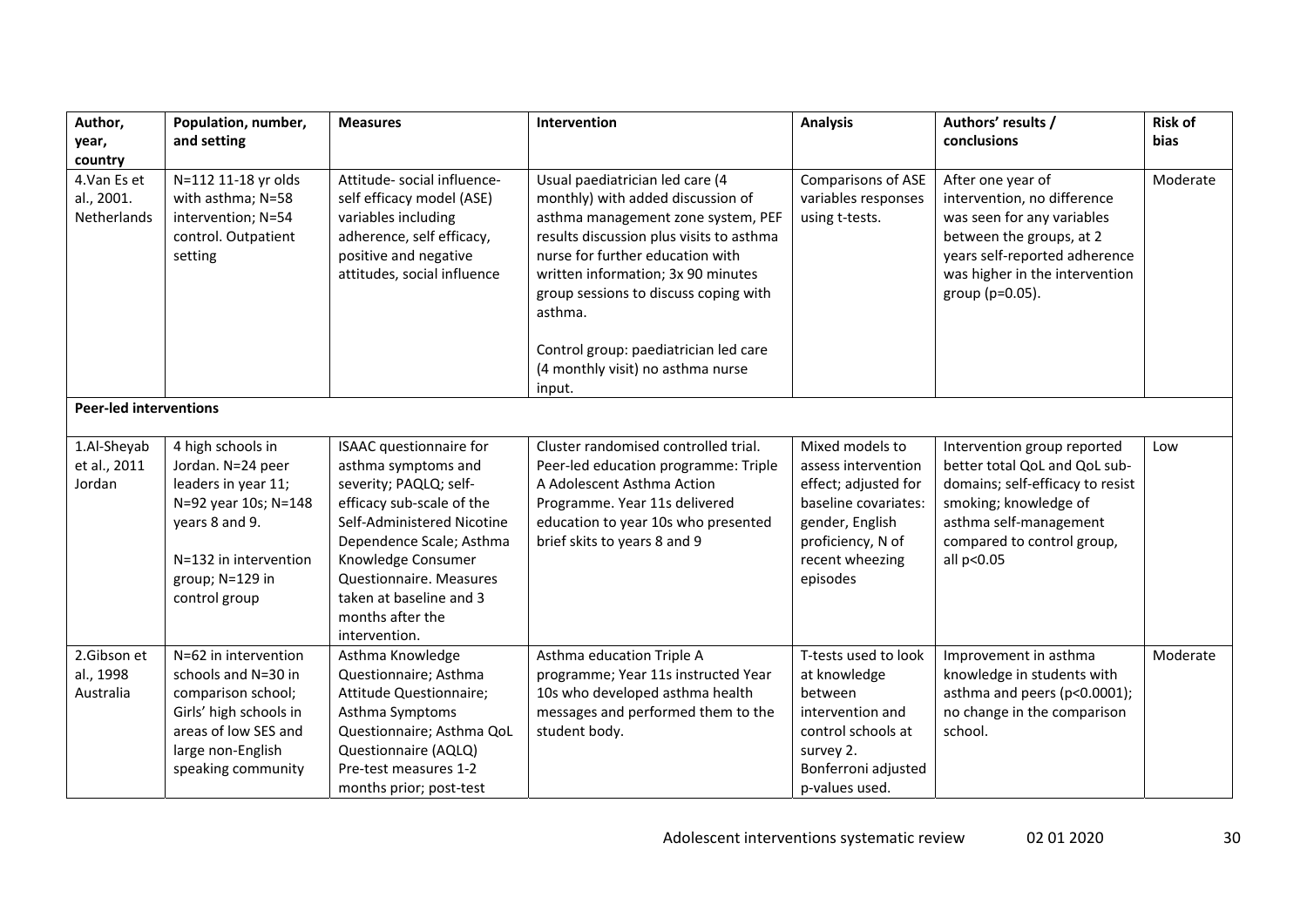| Author,<br>year,                      | Population, number,<br>and setting                                                                                            | <b>Measures</b>                                                                                                                                                                                                                                 | Intervention                                                                                                                                                                                                            | <b>Analysis</b>                                                                                                  | Authors' results /<br>conclusions                                                                                                                                                                                                                                                                      | <b>Risk of</b><br><b>bias</b> |
|---------------------------------------|-------------------------------------------------------------------------------------------------------------------------------|-------------------------------------------------------------------------------------------------------------------------------------------------------------------------------------------------------------------------------------------------|-------------------------------------------------------------------------------------------------------------------------------------------------------------------------------------------------------------------------|------------------------------------------------------------------------------------------------------------------|--------------------------------------------------------------------------------------------------------------------------------------------------------------------------------------------------------------------------------------------------------------------------------------------------------|-------------------------------|
| country                               |                                                                                                                               | measures 1-2 months after<br>the intervention.                                                                                                                                                                                                  |                                                                                                                                                                                                                         |                                                                                                                  |                                                                                                                                                                                                                                                                                                        |                               |
| 3.Rhee et<br>al., 2011,<br><b>USA</b> | N=112 13-17 year olds<br>with asthma; N=59 in<br>intervention, N=53 in<br>control group.<br>Asthma day camp<br>setting        | Child attitude toward health<br>scale<br>PAQLQ scale<br>FEV <sub>1</sub> and FEV <sub>1</sub> /FVC.<br>Participant completed<br>questionnaire at baseline,<br>immediately post camp and                                                         | Use of peer leaders - trained 16-20<br>year olds with asthma (novel scheme,<br>training adapted from Power<br>Breathing programme). One day camp<br>(3 sessions within day) with monthly<br>phone contact for 8 months. | Linear mixed model<br>repeated measures<br>analysis of<br>variance.                                              | Improvement in overall<br>attitudes in both groups and<br>in quality of life over<br>time(p=.002); intervention<br>group higher quality of life at<br>9 months (p=.008).<br>No improvement in %                                                                                                        | Moderate                      |
|                                       |                                                                                                                               | then 3,6,9 months after<br>camp. Spirometry at<br>baseline and 9 months.                                                                                                                                                                        | Control: use of healthcare<br>professionals instead of peer leaders<br>to run a similar camp (comparable<br>content and structure)                                                                                      |                                                                                                                  | predicted FEV <sub>1</sub> or FEV <sub>1</sub> /FVC in<br>either group.                                                                                                                                                                                                                                |                               |
| 4.Rhee et<br>al., 2012<br><b>USA</b>  | N=91 adolescents with<br>asthma aged 13-<br>17years in a peer led<br>(N=46) or adult led<br>(N=45) asthma self-<br>management | Asthma associated health-<br>care services utilisation:<br>hospitalisations; visits at ED;<br>asthma specialist; primary<br>care; scheduled; school.<br>Measures taken at baseline,<br>immediately after, 3, 6, 9<br>months after intervention. | A camp-based asthma programme<br>based on the Power Breathing<br>programme led by peer leaders with<br>asthma vs adults                                                                                                 | <b>Binomial regression</b><br>models controlling<br>for SES.                                                     | Acute office visits reduced by<br>80-82% in peer led group at 3<br>and 9 month follow-ups.<br>Peer-led group 4-5x more<br>likely to use school clinics.                                                                                                                                                | Moderate                      |
| 5.Shah et al.,<br>2001<br>Australia   | N=272 students with<br>asthma from two<br>school years in 6 rural<br>Australia High Schools<br>Mean age 12.5; 15.5yrs         | Quality of life (PAQLQ);<br>school absenteeism, asthma<br>attacks, lung function.<br>Measures taken at baseline<br>and 3 months after end of<br>the intervention.                                                                               | Cluster randomised controlled trial.<br>Triple A Programme: educational<br>programme for peers.                                                                                                                         | N needed to treat<br>analysis. 2 way<br>ANOVAs; Chi-sq<br>analyses,<br>McNemar's test,<br>Wicoxon Signed<br>Rank | QoL increased in intervention<br>versus control group, adjusted<br>for year and sex ( $p=.01$ ).<br>Number NTT was 8.<br>Improvements in activities<br>and emotions QoL. School<br>absenteeism decreased in<br>intervention group only;<br>asthma attacks in school sig<br>increased for year 10 only. | Low                           |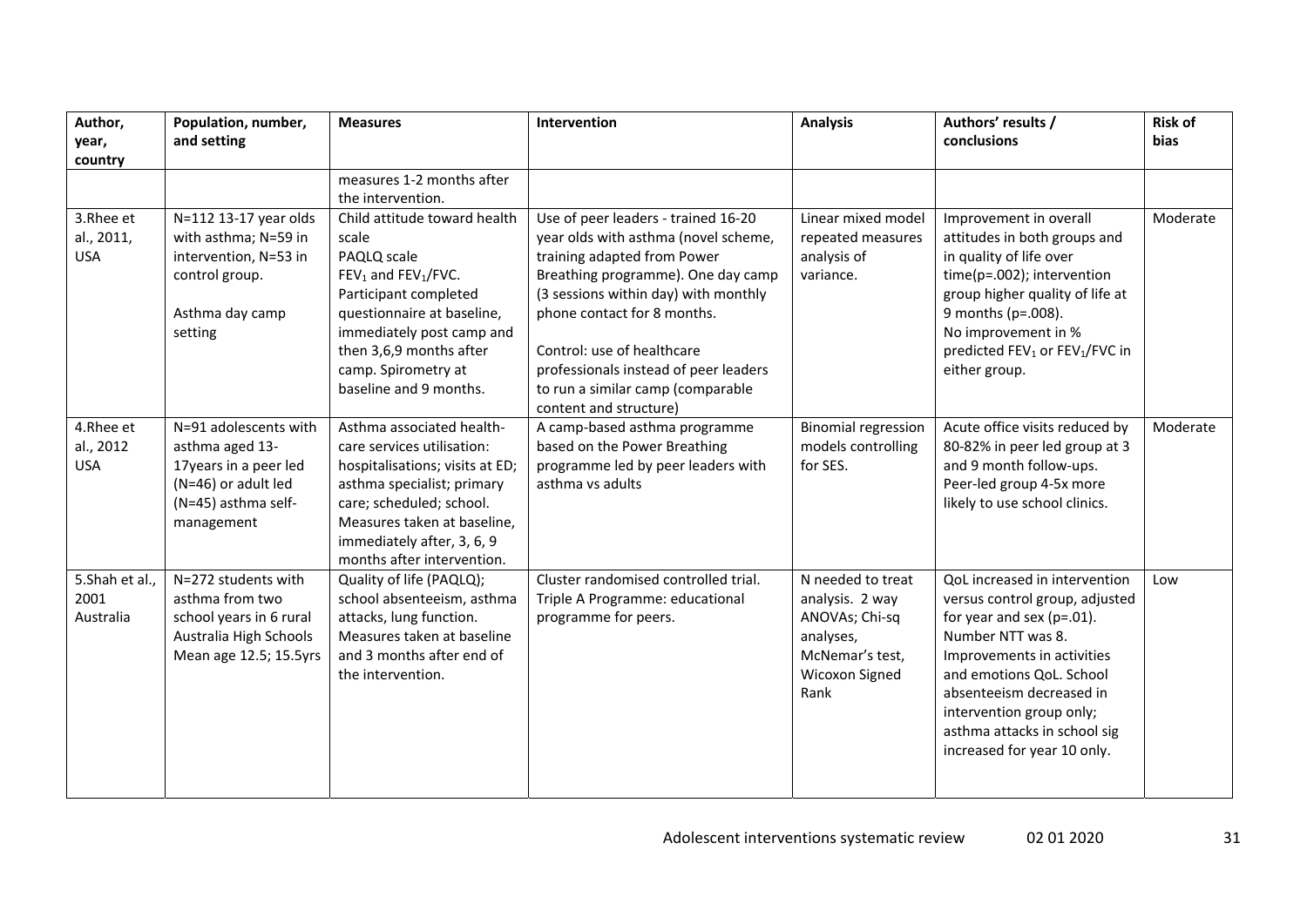| Author,<br>year,                         | Population, number,<br>and setting                                                                                              | <b>Measures</b>                                                                                         | Intervention                                                                                                                                                                                                                         | <b>Analysis</b>                                                                                                                                        | Authors' results /<br>conclusions                                                                                                                                                                                                         | <b>Risk of</b><br><b>bias</b> |
|------------------------------------------|---------------------------------------------------------------------------------------------------------------------------------|---------------------------------------------------------------------------------------------------------|--------------------------------------------------------------------------------------------------------------------------------------------------------------------------------------------------------------------------------------|--------------------------------------------------------------------------------------------------------------------------------------------------------|-------------------------------------------------------------------------------------------------------------------------------------------------------------------------------------------------------------------------------------------|-------------------------------|
| country                                  |                                                                                                                                 |                                                                                                         |                                                                                                                                                                                                                                      |                                                                                                                                                        |                                                                                                                                                                                                                                           |                               |
|                                          | <b>Breathing re-training intervention</b>                                                                                       |                                                                                                         |                                                                                                                                                                                                                                      |                                                                                                                                                        |                                                                                                                                                                                                                                           |                               |
| 1. Bignall et<br>al., 2015<br><b>USA</b> | N=33 12-17 yr olds<br>with asthma. N=15<br>intervention, N=18<br>control. 66% female,<br>all African-American.<br>School-based. | ACT; PedsQL for quality of<br>life; STAI for state and trait<br>anxiety; Peak-flow and FEV <sub>1</sub> | (1) diaphragmatic breathing, (2)<br>asthma-specific guided imagery and<br>(3) progressive muscle relaxation.<br>Developed by authors- novel, non-<br>validated<br>2 sessions of 30 minutes a month<br>apart, plus CD to use at home. | ANOVA- four per<br>variable (effect of<br>group, time, pre-<br>post intervention<br>and group by time).<br>Qualitative analysis<br>of acceptability of | Both groups significantly<br>improved in ACT ( $p=0.001$ );<br>quality of life (p=0.0030);<br>anxiety (p=0.01). No effect on<br>$FEV1$ or peak flow.<br>No significant effect of group<br>on any outcome but trend<br>towards significant | Moderate                      |
|                                          |                                                                                                                                 |                                                                                                         | Control-2 sessions a month apart-<br>educational material on asthma only.                                                                                                                                                            | intervention                                                                                                                                           | improvement in ACT with<br>intervention.                                                                                                                                                                                                  |                               |

664

665ACT: Asthma Control Test; ACQ: Asthma Control Questionnaire; ED: Emergency Department; FEV<sub>1</sub>: forced expiratory volume in 1 second; FVC: Forced vital capacity; ICS: Inhaled

666 corticosteroids; ITT: Intention to treat; PAQLQ: Pediatric Asthma Quality of Life Questionnaire; PEFR: Peak flow reading; PP: Per protocol; MDI: Metered dose inhaler; NTT: Needed to 667treat; QoL: Quality of life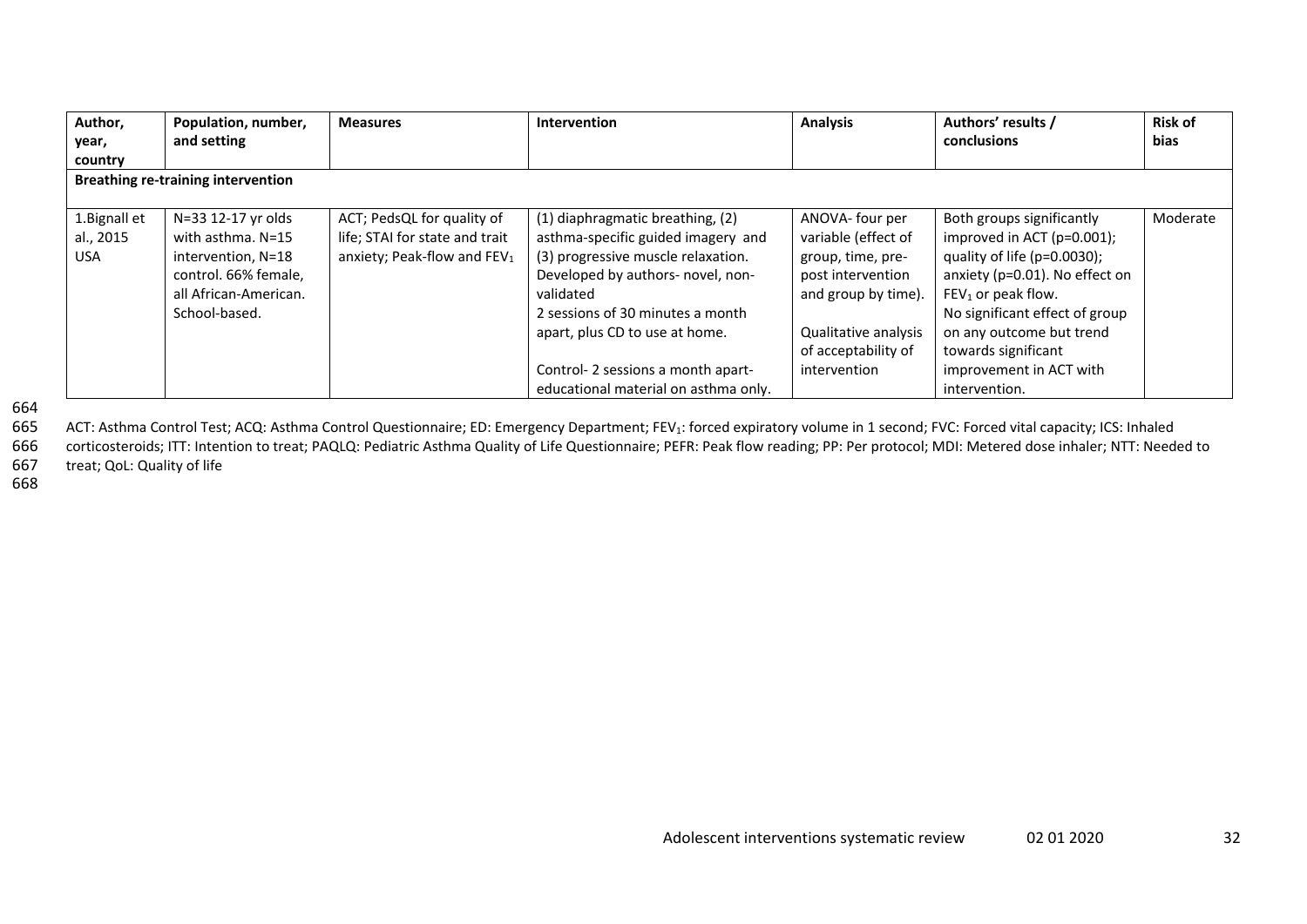#### 669Table 2. A comparison of study outcomes across intervention types

| Author, year, intervention                                                           |                       |      |                 |             |                   |                            |                     |                     |                 |                           |              |                                |                   |                   |                                        |
|--------------------------------------------------------------------------------------|-----------------------|------|-----------------|-------------|-------------------|----------------------------|---------------------|---------------------|-----------------|---------------------------|--------------|--------------------------------|-------------------|-------------------|----------------------------------------|
|                                                                                      | HRQoL                 | Mood | Coping          | Self-esteem | Self-efficacy     | Maladaptation<br>behaviour | Device<br>technique | knowledge<br>Asthma | Sleep problems  | Symptoms                  | Adherence    | ACT                            | FEV <sub>1</sub>  | Hospitalisation   | Asking question<br>/decision<br>making |
| <b>Psychological Interventions</b>                                                   |                       |      |                 |             |                   |                            |                     |                     |                 |                           |              |                                |                   |                   |                                        |
| 1.Alimohammadi et al., 2018, psycho-education                                        |                       |      |                 |             |                   | $\downarrow$ ***           |                     |                     |                 |                           |              |                                |                   |                   |                                        |
| 2. Bruzzese et al., 2008, CBT (It's a Family Affair<br>Intervention)                 |                       |      |                 |             |                   |                            |                     |                     | $\downarrow$ ** |                           | $\uparrow^*$ |                                |                   |                   |                                        |
| 3. Ellis et al., 2016, Multisystemic Therapy-Health<br>Care                          |                       |      |                 |             |                   |                            | ↑**                 | $\uparrow^*$        |                 |                           |              |                                |                   |                   |                                        |
| 4. Hampel et al., 2003, cognitive stress management<br>training                      |                       |      | $^{\uparrow*1}$ |             |                   |                            |                     |                     |                 |                           |              |                                |                   |                   |                                        |
| 5,6. Hemati et al., 2015, Hemati et al., 2017, Orem's<br>self-care model             | $^*$ ***              | $^*$ |                 | $^*$        |                   |                            |                     | $^*$ **2            |                 |                           |              |                                |                   |                   |                                        |
| 7,8. Naar et al., 2018; Naar-King et al., 2014,<br>Multisystemic Therapy-Health Care |                       |      |                 |             |                   |                            |                     |                     |                 | $\downarrow^*$            | $\uparrow *$ |                                | $\uparrow *$      | $\downarrow\ast$  |                                        |
| 9. Seid et al., 2012, motivational interviewing                                      | $\uparrow *$          |      |                 |             |                   |                            |                     |                     |                 | $\downarrow^*$            |              |                                |                   |                   |                                        |
| 10. Srof et al., 2012, CBT                                                           | $\uparrow *$          |      |                 |             | $^*$              |                            |                     |                     |                 |                           |              |                                |                   |                   |                                        |
| 11. Velsor-Friedrich et al., 2012, CBT                                               | $\leftrightarrow$     |      |                 |             | $\leftrightarrow$ |                            |                     | $\leftrightarrow$   |                 | $\leftrightarrow$         |              |                                |                   |                   |                                        |
| 12. Warner et al., 2006, written emotional disclosure                                |                       | $^*$ |                 |             |                   |                            |                     |                     |                 | $\overline{\mathsf{L}^*}$ |              |                                | $\leftrightarrow$ |                   |                                        |
| <b>E-Health interventions</b>                                                        |                       |      |                 |             |                   |                            |                     |                     |                 |                           |              |                                |                   |                   |                                        |
| 1. Bynum et al., 2001, telepharmacy                                                  |                       |      |                 |             |                   |                            | <b>1***</b>         |                     |                 |                           |              |                                |                   |                   |                                        |
| 2.Johnson et al., 2016, MyMediHealth                                                 | $\overline{\uparrow}$ |      |                 |             | $\uparrow *$      |                            |                     |                     |                 |                           | $\uparrow^*$ | $\leftrightarrow$              |                   |                   |                                        |
| 3. Joseph et al., 2013, Puff-city-web-intervention                                   |                       |      |                 |             |                   |                            |                     |                     |                 | $\downarrow$ ***          |              | $\leftrightarrow$              |                   | $\leftrightarrow$ |                                        |
| 4.Joseph et al., 2018, Puff-city-web-intervention                                    | $\leftrightarrow$     |      |                 |             |                   |                            |                     |                     |                 |                           |              | $\leftrightarrow$              |                   | $\leftrightarrow$ |                                        |
| 5. Perry et al., 2017, smart phone action plan                                       |                       |      |                 |             | $\leftrightarrow$ |                            |                     |                     |                 |                           |              | $\leftrightarrow$ <sup>3</sup> |                   |                   |                                        |
| 6 Rikkers-Mutsaerts et al., 2012, web-based<br>education                             | $\uparrow *1$         |      |                 |             |                   |                            |                     |                     |                 | $\leftrightarrow$         |              | $^*$                           | $\leftrightarrow$ |                   |                                        |
| 7. Rhee et al., 2008, computer assisted action plan                                  |                       |      |                 |             |                   |                            |                     |                     |                 |                           |              |                                |                   |                   | $\leftrightarrow$                      |
| 8. Sleath et al., 2018, asthma question prompt list                                  |                       |      |                 |             |                   |                            |                     |                     |                 |                           |              |                                |                   |                   | $\uparrow^*$                           |
| <b>Educational interventions</b>                                                     |                       |      |                 |             |                   |                            |                     |                     |                 |                           |              |                                |                   |                   |                                        |